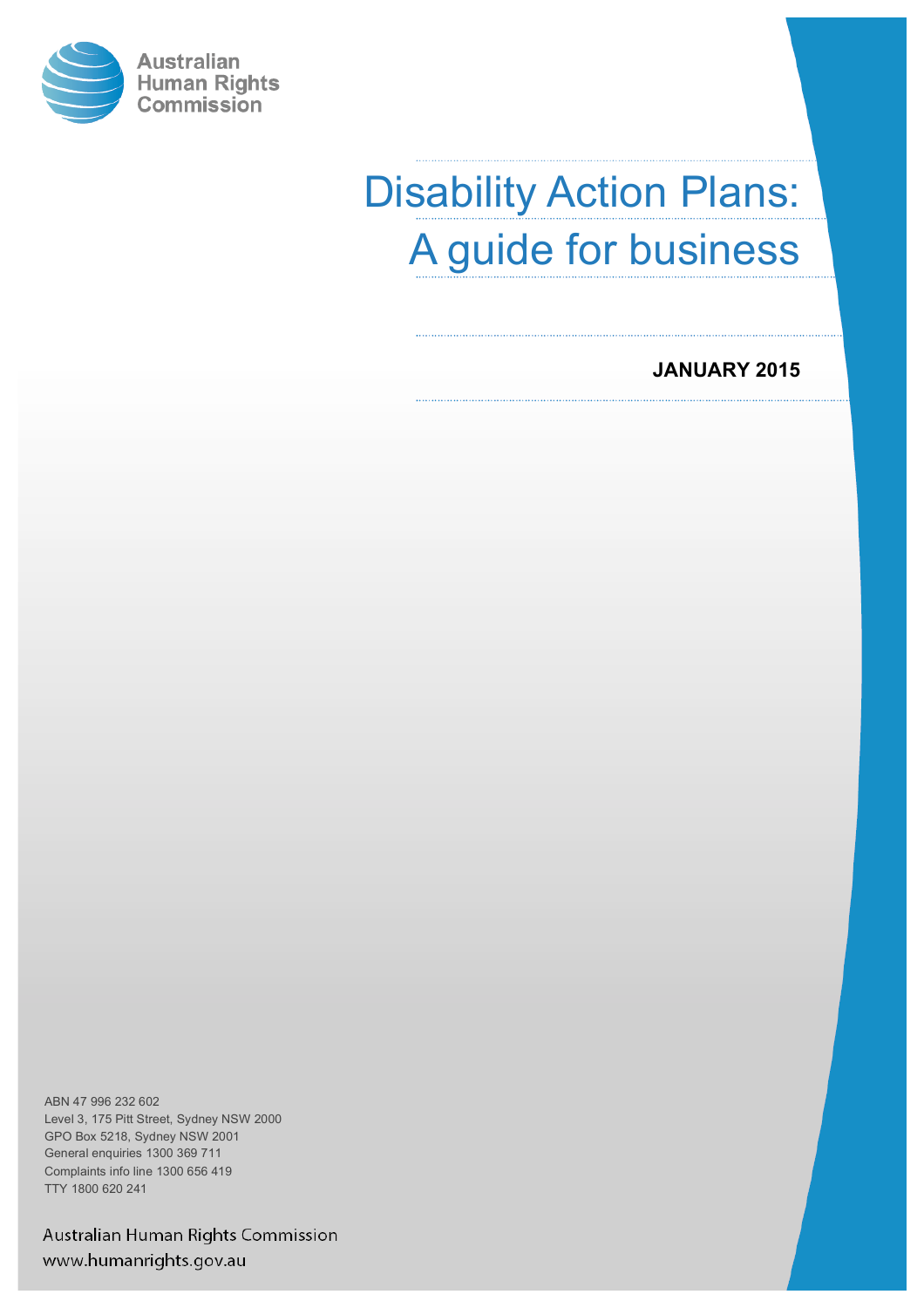# **Disability Action Plans: A Guide for Business**

The *Disability Discrimination Act 1992* (the Act) is a piece of Commonwealth legislation which requires that people with disabilities be given equal opportunity to participate in and contribute to the full range of economic, social, cultural and political activities. Access for people with disabilities, including access to the goods, services and facilities provided by businesses, can no longer be an afterthought.

The objective of the Act, the creation of a fairer society, is perfectly compatible with your objective of creating or maintaining a successful business. In implementing a Disability Action Plan, your business and the community as a whole will benefit significantly. An Action Plan will assist you to increase your market share and enhance the image of your business, and the whole community will benefit from the additional economic participation of people with a disability.

A significant proportion of the Australian population has a disability. When we also take into account their friends, relations and colleagues, who are also affected by discriminatory features of the provision of goods, services and facilities, it is clear that eliminating discrimination makes good business sense.

Providing a copy of your Disability Action Plan to the Australian Human Rights Commission will be a bold and public statement of your business's commitment to equality of opportunity for all.

We commend this Guide to you, and look forward to the tangible advantages which will result for business and commerce and for the whole community, as people who have disabilities are able to benefit from and effectively contribute to the economic, social, cultural and political environment in which we all live.

## **1. Introduction**

## *What is an action plan?*

The *Disability Discrimination Act 1992* (the Act) makes it unlawful to discriminate, in the provision of goods, services or facilities, against people on the basis that they have, or may have, a disability. It also makes it unlawful to discriminate against a person on the basis that one of her or his associates has, or may have, a disability.

The Act encourages organisations to develop Action Plans to eliminate discriminatory practices. Copies of these may be given to the Australian Human Rights Commission.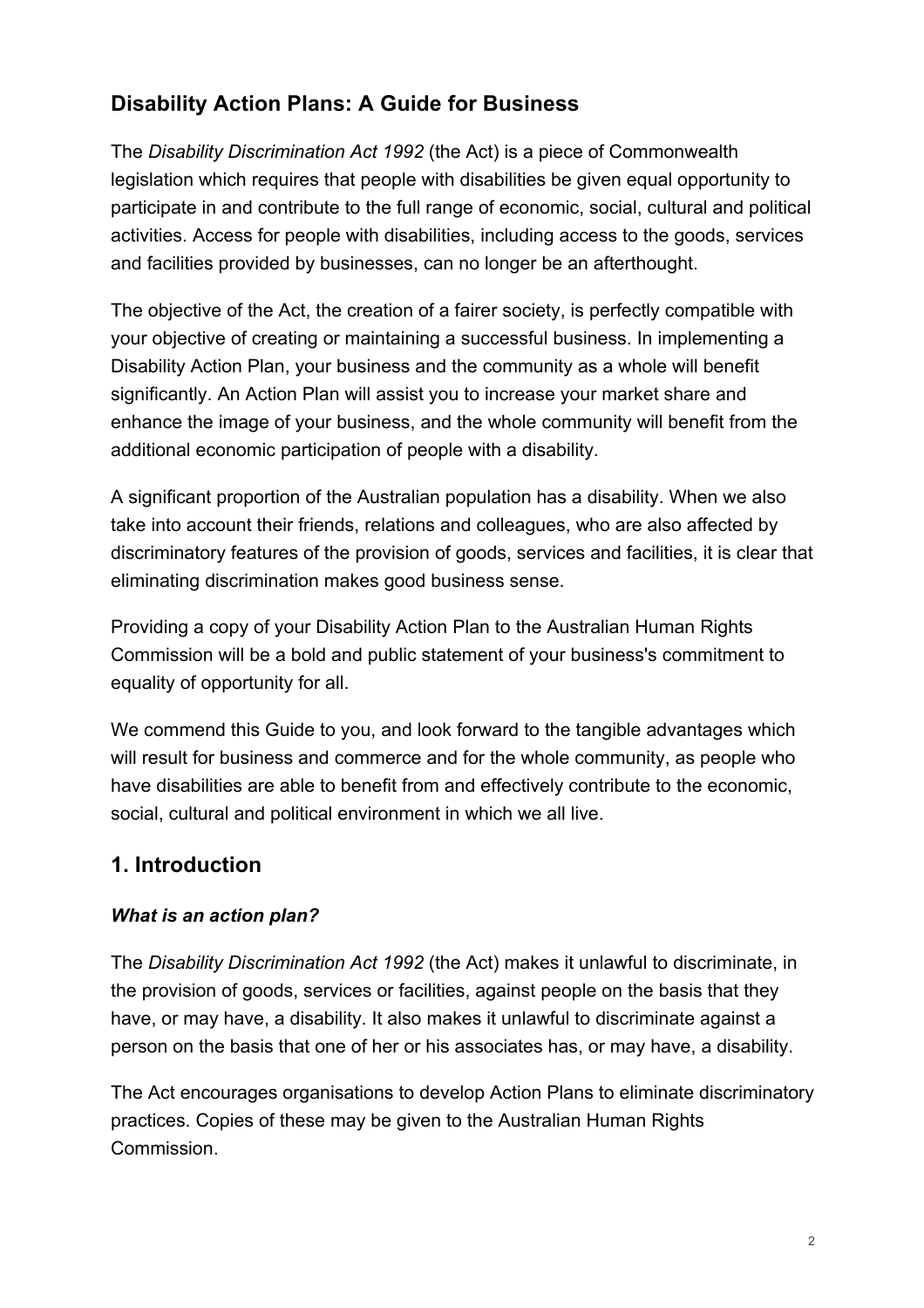An Action Plan is a strategy for changing business practices which might result in discrimination against people with disabilities. An Action Plan will help businesses to identify these practices and offer a blueprint for change.

## *How can an action plan assist your business?*

Developing and implementing an Action Plan will not only contribute to the elimination of discrimination against people with disabilities, it will also contribute to the success of your business.

#### *Eliminate discrimination*

The right to have access to goods and services without discrimination is a basic human right possessed by all people, including people with a disability.

The Disability Discrimination Act means that there are not only compelling human rights reasons for eliminating discrimination, but also a legal obligation to do so.

The Act is concerned with creating a fairer society and its objectives are perfectly compatible with your objective of creating or maintaining a successful business. In implementing a Disability Action Plan, your business and the community as a whole will benefit significantly:

- you can increase your market share;
- you can enhance the image of your business; and
- the community as a whole can benefit from the additional economic participation of people with a disability.

Eliminating discrimination makes good business sense.

#### *Sound business*

#### Expanding market share

The implementation of an Action Plan is likely to widen the market for a business's goods or services.

A significant proportion of the Australian population has a disability. When the carers, relatives, friends, colleagues and business associates of people with disabilities are added, your business is presented with a sizable share of the Australian market which it cannot afford to ignore.

As a public statement about commitment to practices which eliminate discrimination, an Action Plan is likely to boost the prestige of a business - not just within groups of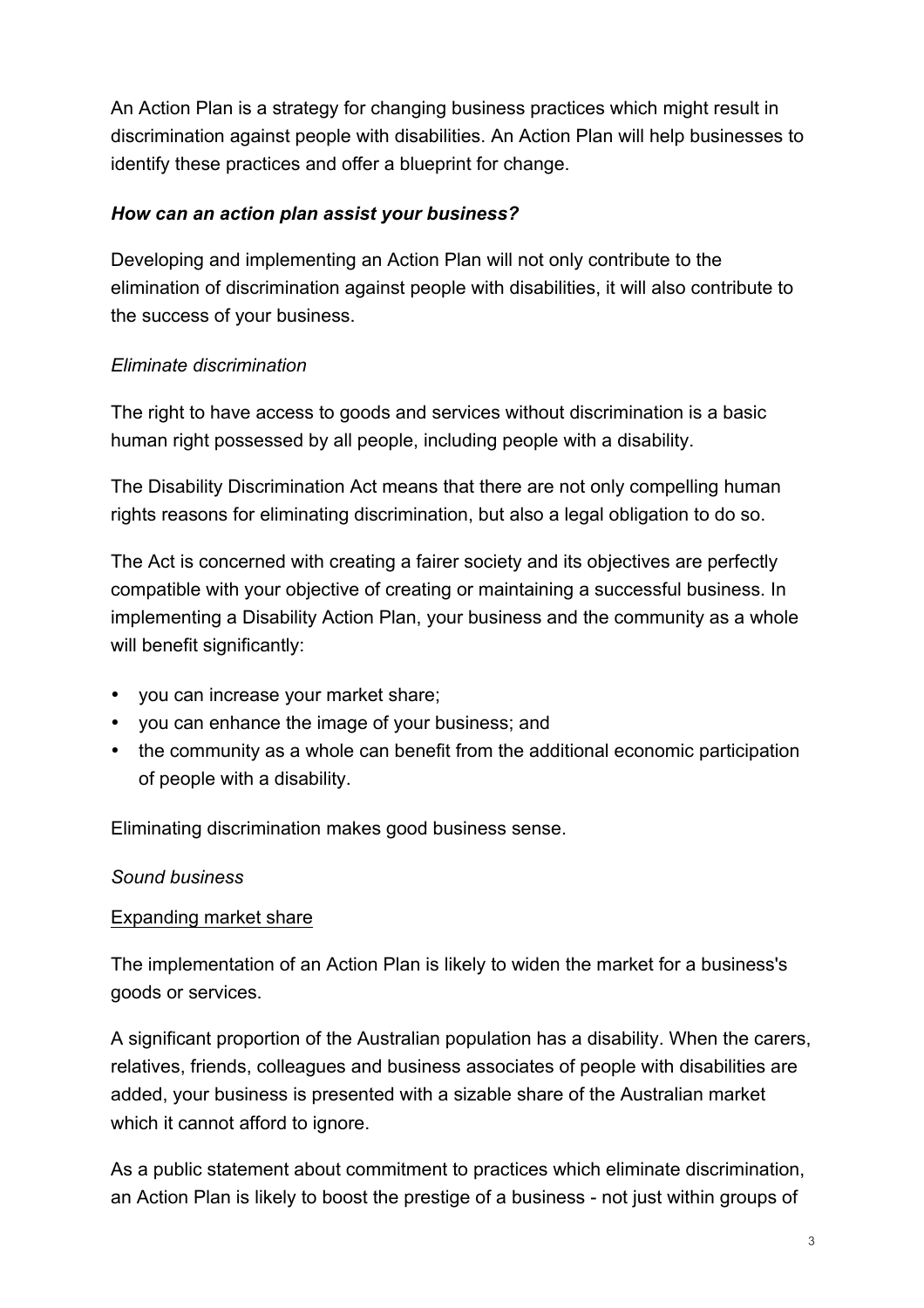people with disabilities, but within the general community. This has obvious implications for expanding the market for the goods, services or facilities offered by your business.

## Preventative action

It is also sound business sense to take steps to avoid complaints of discrimination being made about your business, which may be expensive and time consuming to resolve.

When deciding whether an alleged act of discrimination is unlawful, the Commission is required by the Act to consider any Action Plan which has been provided to the Commission by the respondent. Businesses may wish to present their Action Plan to explain the context within which the alleged act of discrimination took place. Not all discrimination is unlawful. The Disability Discrimination Act states that discrimination will not be unlawful where the elimination of all discriminatory practices would impose 'unjustifiable hardship' on a person or business. Development of an Action Plan will ensure that, in the event that a complaint is made, the business concerned will have already considered complex issues like 'unjustifiable hardship'. A business might argue, for example, that it is committed to remedying discriminatory practices, but to do so otherwise than in accordance with the Action Plan would amount to unjustifiable hardship.

An Action Plan will not, of itself, be conclusive proof that discrimination has not occurred, but the Plan will certainly be considered relevant.

## *Who can prepare an action plan?*

The Disability Discrimination Act says that any 'service provider' may have an Action Plan. This term is a very broad one and includes anyone who provides goods or services or makes facilities available, for free or at a cost. It applies to:

- Commonwealth and state government departments;
- Commonwealth public authorities such as Australia Post and the Electoral Commission;
- State instrumentalities such as public transport authorities and electricity commissions;
- Local government;
- educational institutions;
- organisations and businesses in the public and private sectors; and
- individuals.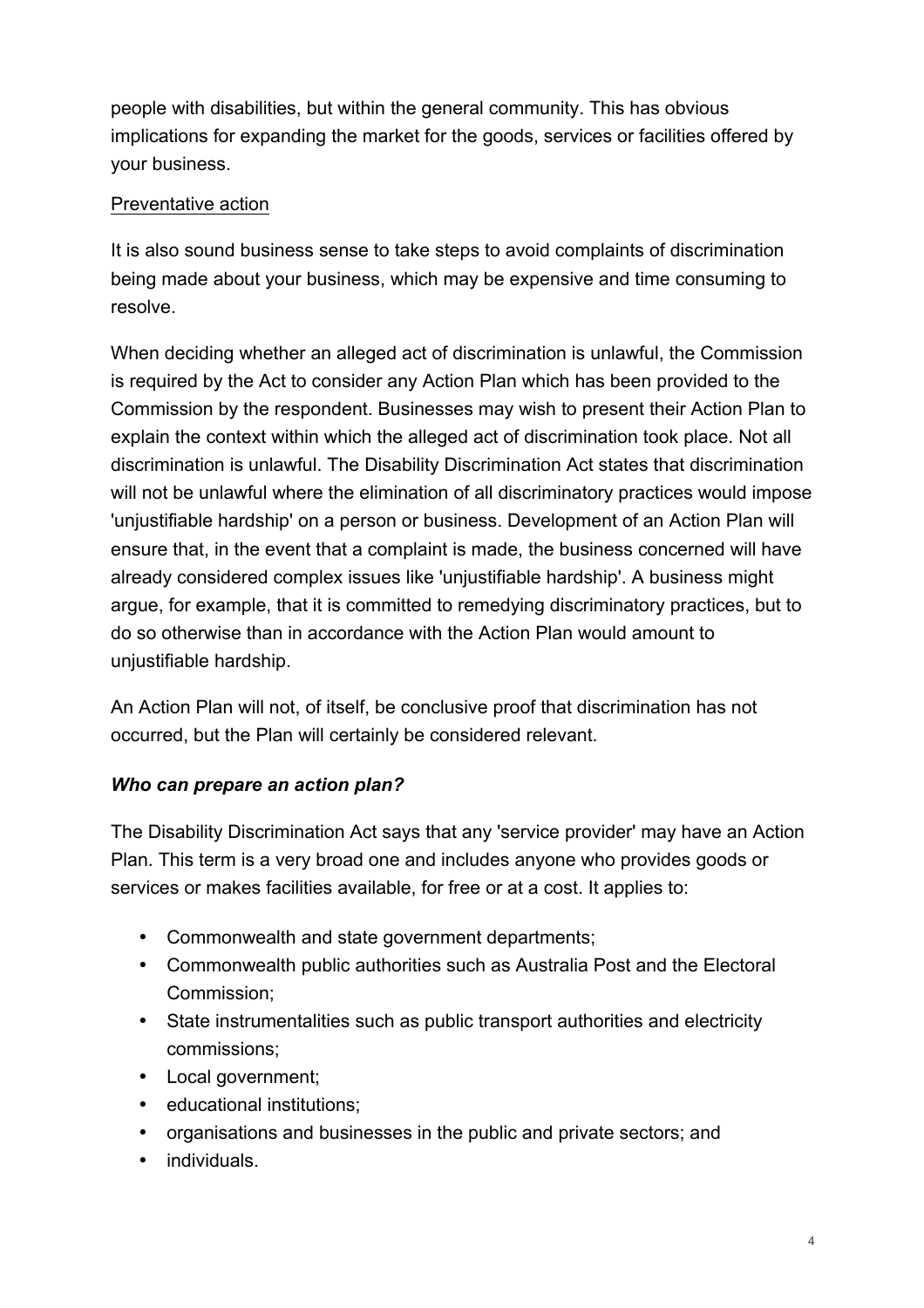Examples of 'service providers' include:

- banks and other providers of financial services;
- retailers, from the largest department store to the corner shop;
- cinemas, nightclubs and other providers of entertainment;
- travel agents, airlines and hotels;
- telecommunications enterprises, from Telstra and Optus to the ABC;
- carpenters, solicitors and others who sell or trade their skills;
- local libraries, swimming pools and other municipal services;
- lumber-yards, brickworks and other suppliers of materials for industry;
- public and private transport services;
- childcare centres:
- schools and universities, technical colleges and private educational institutions;
- charitable and religious organisations; and
- non-government organisations, such as community health centres.

#### *What disabilities should be covered by your action plan?*

The Act uses a very broad definition of 'disability' and covers disabilities which are physical, intellectual, psychiatric, sensory and neurological. It also covers physical disfigurement and the presence in the body of an organism capable of causing disease, such as HIV.

The Act makes it unlawful to discriminate against a person on the basis of a disability that he or she has now, once had, may have in the future or is assumed to have. It also makes it unlawful to discriminate against a person on the basis that his or her associate (partner, carer, friend, family member or business partner) has a disability.

## *Action plans and employment policies*

The Disability Discrimination Act's Action Plan provisions target businesses as service providers rather than as employers. While it is not essential for Action Plans to include employment reforms, it makes sense to develop your Action Plan in association with a review of employment policies and practices.

Employment practices which appear to be nondiscriminatory may in fact disadvantage people with disabilities. Most often, this discrimination will be indirect. It will almost always be unintentional. Nevertheless, a discriminatory employment practice will be seen by employees and the public alike as being at odds with an Action Plan.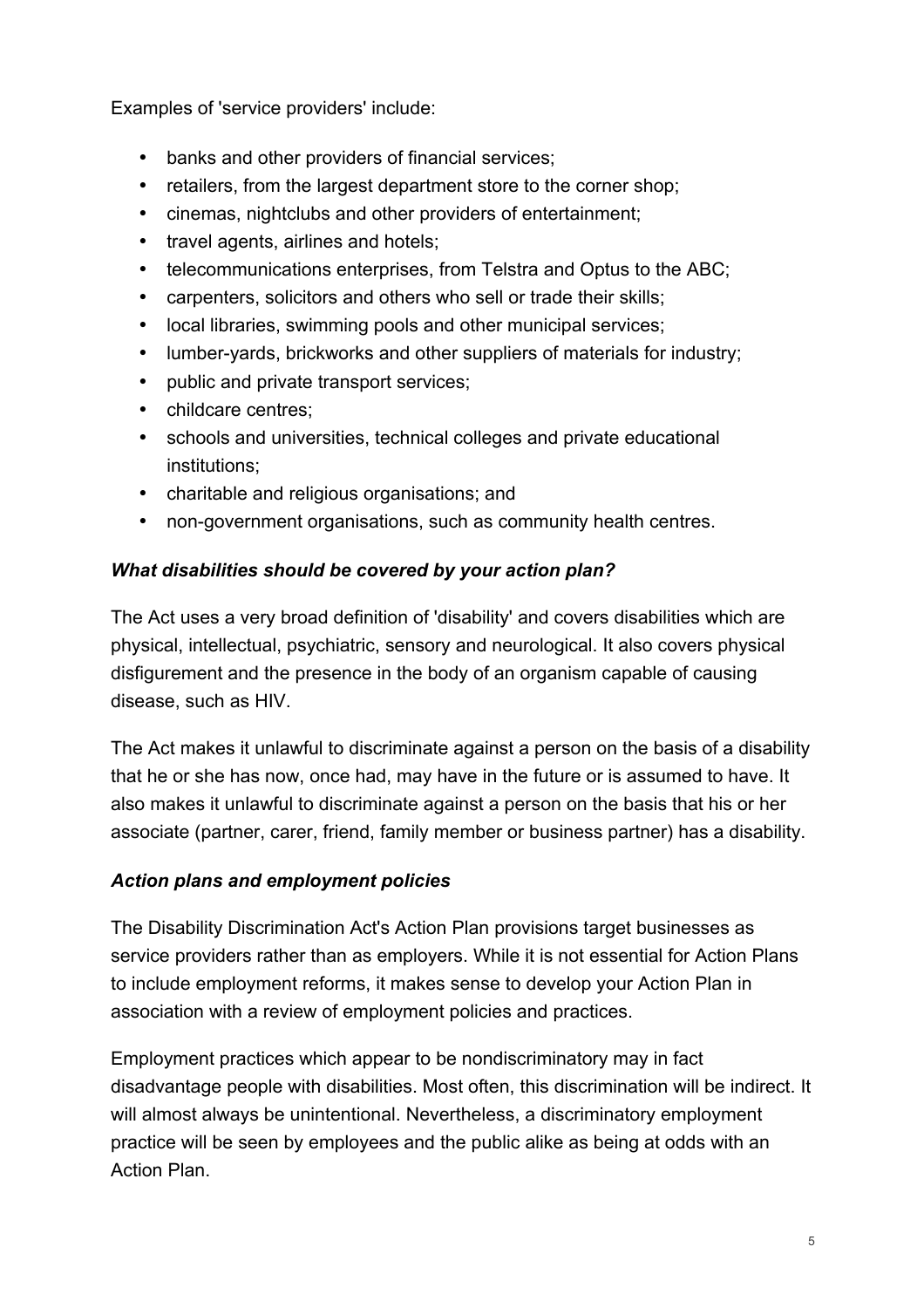#### **2. How to develop an action plan**

- a. Review business practice
- b. Devise policies and programs
- c. Goals and targets
- d. Devise evaluation strategies
- e. Allocate responsibility
- f. Communication.

Your Plan will need to be tailored to meet the particular needs of your business, but the Act requires that your Plan include certain components (see Appendix 3).

The steps set out in this guide will help you to develop a plan which is not only responsive to the needs of your business and customers, but which satisfies all the legal requirements as well.

Appendix 2 includes some sample Action Plans to assist you to develop your own plan.

#### **Review business practice**

*The action plan of a service provider must include provisions relating to the review of practices within the service provider with a view to the identification of any discriminatory practices (section 61(c), Disability Discrimination Act 1992)*

Before developing the Plan, a business should conduct a review (or audit) of the ways in which its practices might obstruct people with disabilities from access to its goods and services. A review is necessary because a business cannot effectively plan for the future without knowing where it currently stands.

Businesses should consider the ways in which participation by people with disabilities is prevented or limited. Participation can take many forms, but it includes being able to purchase goods, services or facilities, and involvement in the public aspects of the business. Public aspects will differ, depending on the kind of business, but may include such things as open days, annual general meetings, market surveys and complaints processes.

To review the ways in which your business may exclude people with disabilities, you should apply the same methods and techniques as you would use in conducting any business review. The review will be an essential first step in assessing current performance levels, identifying areas in need of change and developing realistic targets and goals. It will also identify areas for potential market expansion.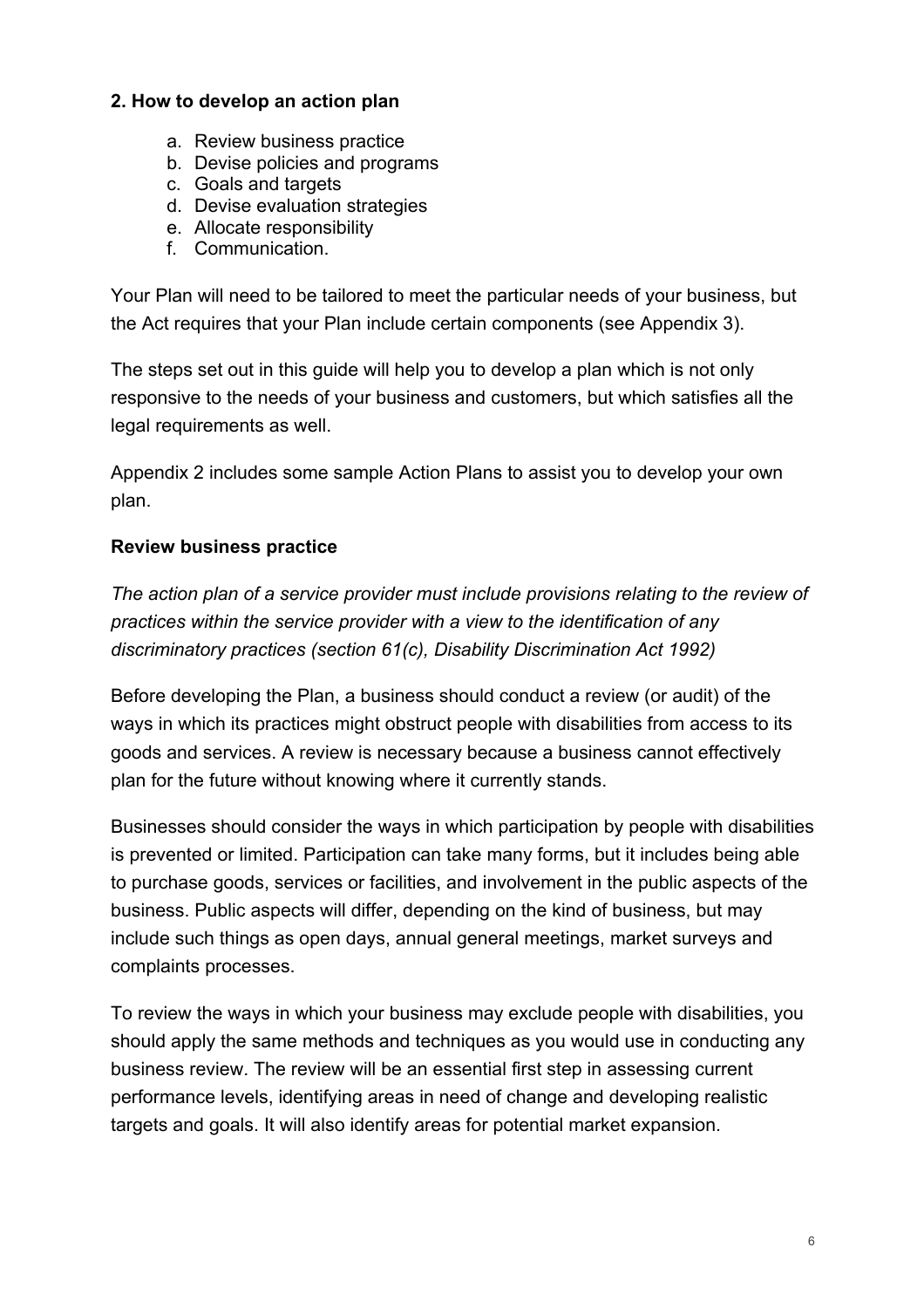The information from the review will be essential for the evaluation of progress towards Action Plan goals. This information should be retained so that useful comparisons may be made in the future.

A successful review may require old practices to be considered from a new perspective. For this reason, it may be useful to have the review conducted independently. Businesses can benefit greatly from utilising the experience and expertise of people with disabilities in conducting reviews.

The following actions should be included in your review.

## **Collect information**

Businesses should, where possible, collect information to support their Action Plans.

Information may be obtained from customer surveys, market research, employees and organisations representing people with disabilities. Useful data will include:

- the range of your potential customers;
- the changing nature of the potential customer base; and
- the frequency with which your goods and services are bought by customers with disabilities.

Customer profile data can be useful in identifying shortcomings in accessibility. It can also be an excellent measure by which to assess improvements in the marketing of goods and services to customers with disabilities.

For example, a survey of travel agency employees may indicate that employees cannot recall a single instance over the last twelve months of providing services to a customer with a disability. While many disabilities are not visible, the fact that no-one can recall serving a customer with an assistance animal guide dog or a mobility aid, a customer who uses a hearing aid or who has a hearing loss, or a customer who uses a wheelchair, suggests that this market has been captured by other businesses.

#### **Identify physical barriers which limit access to your business**

Businesses should identify the physical barriers which restrict access to premises. To do this, you will need to consider, among other things:

all the areas to which your customers should be entitled to have access;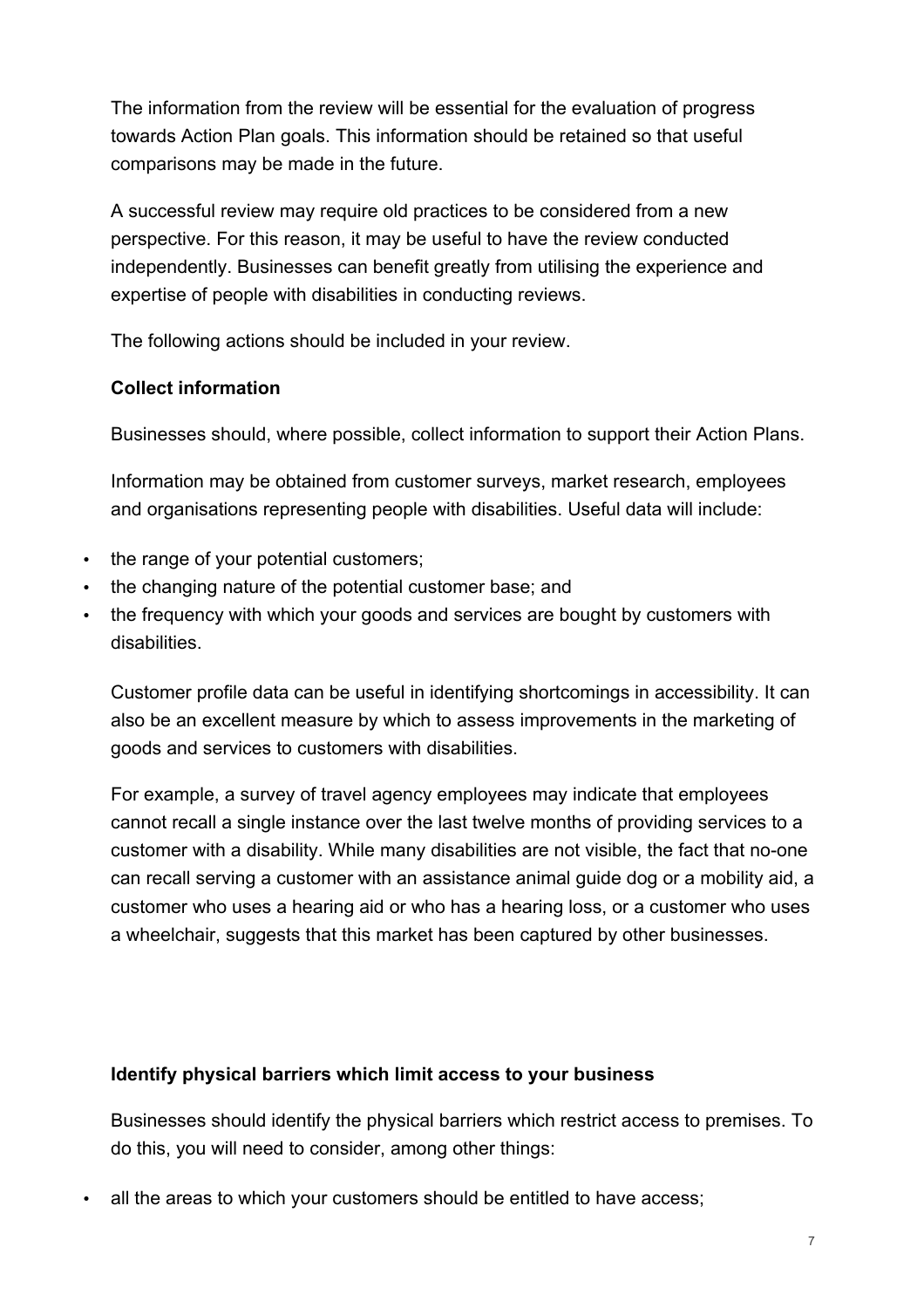- physical structures such as doorways, steps and stairs which may act as barriers to customers who use wheelchairs;
- structures designed to deliver services or promote goods, such as customer information counters or display units;
- signage which is confusing or inadequate;
- decor which may be confusing or disorienting for customers with disabilities affecting their vision;
- non-visual guides to assist customers to use your premises, including lifts which help customers with a vision impairment locate the correct floor through the inclusion of buttons with tactile cues and the announcing of floor levels; and
- ways of assisting customers to move around the space at times of emergency and evacuation, including such things as visual fire alarms.

## **Identify communication barriers**

Each business should identify how it communicates with people and ask itself:

- how are customers with disabilities portrayed in information produced by the business. In particular, could this portrayal or, alternatively, the complete omission of reference to people with disabilities be considered offensive by people with disabilities?
- does it have a marketing strategy which ensures that people with disabilities learn about the business and the extent to which it is accessible?
- what provisions are made for making information available to all people who may want access to the business's goods and services?
- does it provide information in Braille, large print or on audio tape for customers who have difficulty with standard forms of printed information?
- does it provide information in appropriate language for customers with intellectual disabilities?
- does it enable information to be exchanged through signing and other nonverbal means? Businesses should consider the availability of sign-language interpreters, including introducing strategies for employing staff with these skills.
- does it ensure access to computer technology which is usable by customers with disabilities?
- does it ensure that if videos or films are produced or presented, they are captioned?
- does it ensure that when information is provided to a group, hearing loops are set up to assist customers with hearing disabilities?
- does it ensure that information is presented to groups in a way which is user friendly for customers with a disability affecting their vision. For example, reading aloud overhead projections and describing graphs and pie charts?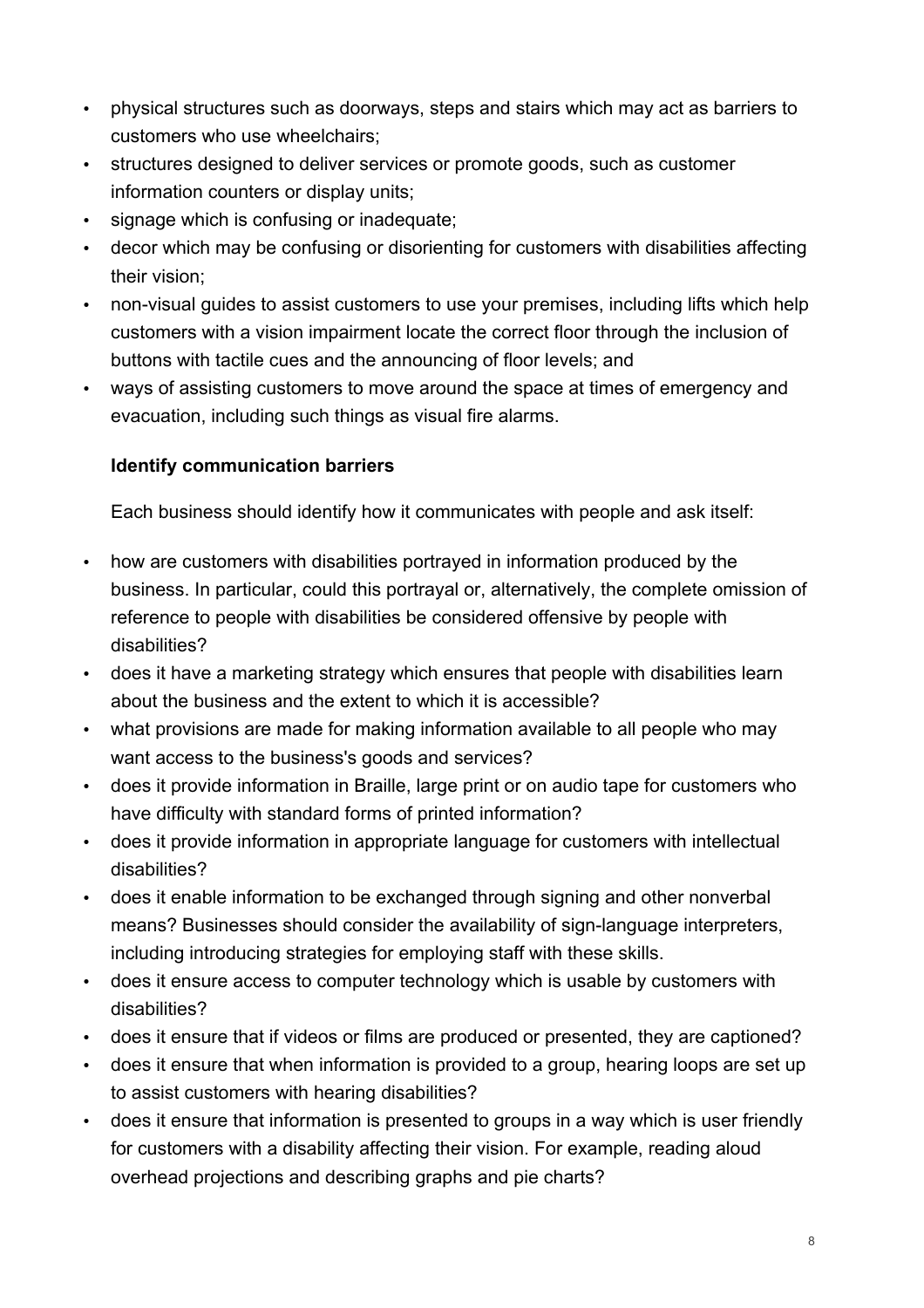• does it ensure that employees are familiar with the technology and practices that are developed to assist people with disabilities including telephone typewriters (TTYs), hearing loops and Auslan sign language interpreters?

#### **Identify attitudinal barriers**

Businesses also need to consider the way in which any discriminatory attitudes held by employees may impact on customer service.

A lack of understanding of goals and strategies of the Action Plan, or discriminatory attitudes, may affect the way an employee provides services to customers with disabilities. Where customers or potential customers with disabilities encounter attitudinal barriers, they may be prompted to take their business elsewhere.

#### **Consider confidentiality**

All customers have privacy rights. They have the right to access services without being required to disclose unnecessary personal information. If this information is provided, customers have the right to have it kept confidential.

In particular, customers may wish to keep information about their disabilities confidential. Businesses routinely collect information about their customers, particularly in relation to applications for credit. In addition to existing legal requirements under privacy legislation about personal and credit information, businesses should reconsider the extent to which the information sought from customers is necessary. Where it is necessary to collect personal information about customers, businesses must have in place systems for protecting that information.

If potential customers do not feel that their personal information will be kept confidential, they are likely to take their business elsewhere.

#### **Use experts to collect and process information**

Any review of business activities or assessment of the barriers to access should involve people with disabilities.

Businesses preparing Action Plans cannot afford to disregard the experiences of people with disabilities in accessing, or being prevented from accessing, services. As a consequence of these experiences, people with disabilities will often have expertise in quickly identifying those barriers which discourage people with disabilities from becoming customers of any business.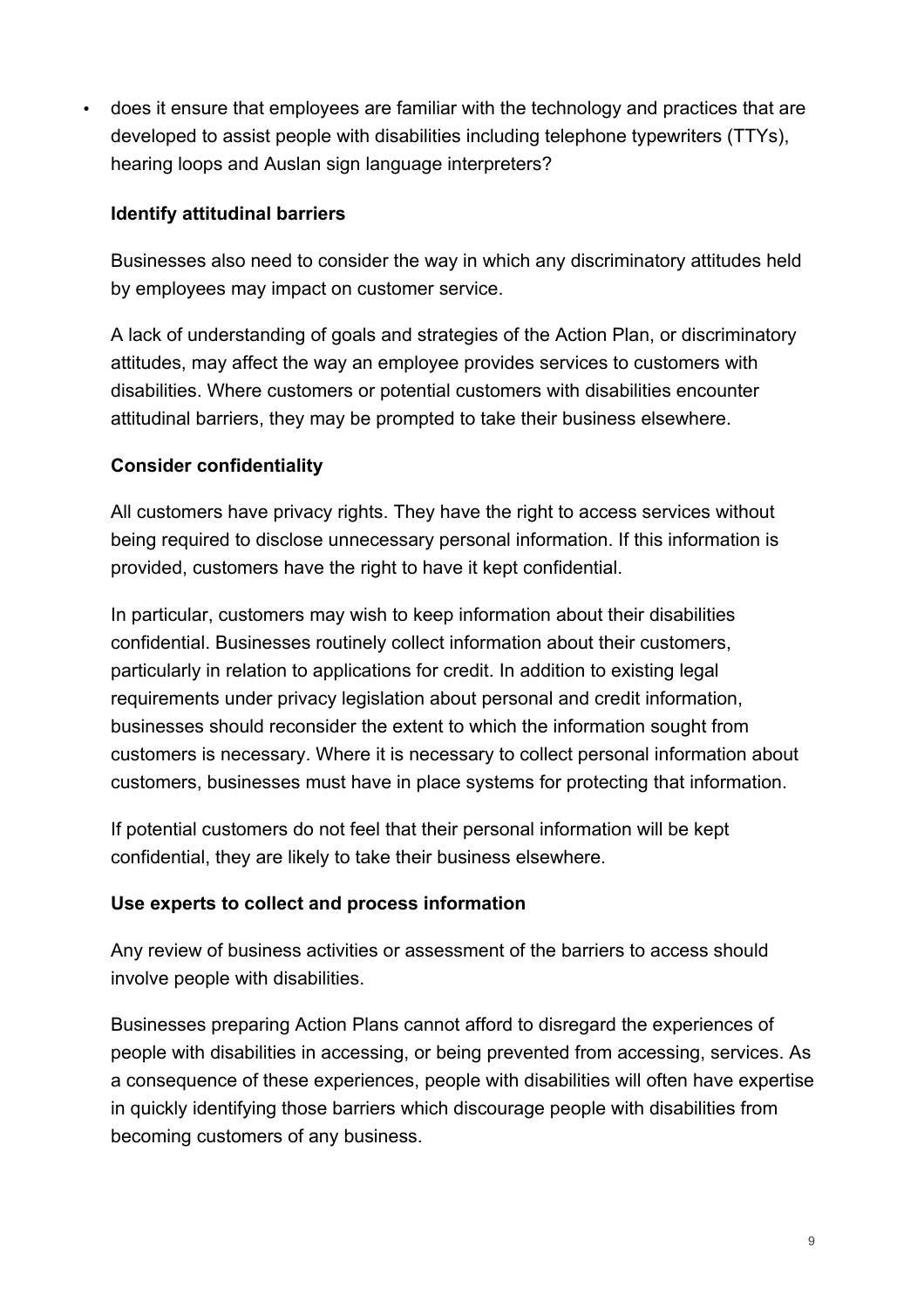## **Devise policies and programs**

*The action plan of a service provider must include provisions relating to the devising of policies and programs to achieve the objects of this Act (section 61(a), Disability Discrimination Act 1992).*

Having completed a review, you will be aware of the way your business may exclude potential customers with disabilities from purchasing goods and services.

This information, along with knowledge of your specific business, will enable you to develop strategies to make your goods and services more attractive to people with disabilities. For example, if your business objective is to encourage more people who have a hearing loss to spend their money purchasing your goods and services, a strategy might be to install Telephone Typewriters (TTYs). Education sessions in the workplace may be a strategy for addressing difficulties with customer service.

#### **Utilise available expertise**

People with disabilities have a unique insight, built on personal experience, into business practices which discourage them from purchasing goods and services. They will also be skilled in quickly identifying physical, communication and attitudinal barriers to access.

As with any initiative, a business will want to make use of existing expertise in the development and implementation of an Action Plan. In developing, implementing and evaluating Action Plans, businesses should consult with people with disabilities. Businesses should think about utilising available expertise when establishing advisory panels and engaging consultancy teams to assist the business with disability issues.

Through working with people with disabilities in the development of your Action Plan, your business will gain access to a wealth of expertise in disability issues.

#### **Resource the action plan**

As with any business activity, an Action Plan needs to be resourced with both labour and capital.

The costs of implementing an Action Plan should be recognised as legitimate business expenditure and incorporated into current and future budgets.

#### **Incorporate the action plan into long term planning**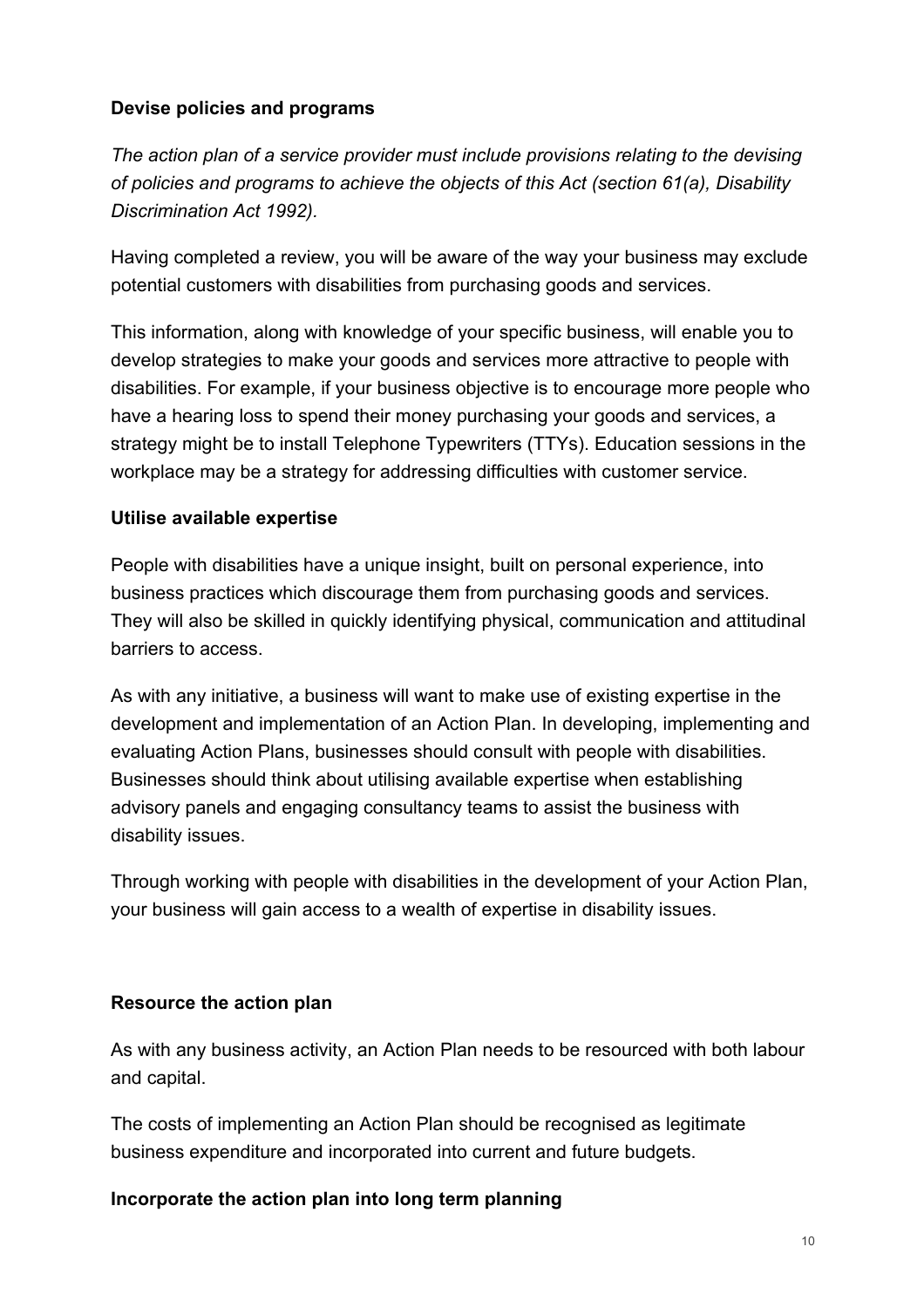Policies and programs designed to eliminate disability discrimination should include provisions to ensure the incorporation of Action Plan considerations into future business planning.

An Action Plan is really no different from any other best practice plan designed to ensure the continued success of your business. Developing strategies to comply with the Act should be an integral component of developing strategies to improve your business.

#### *Mainstream the action plan*

In the short term, it may be that an Action Plan will be a separate component of your business strategy. However, over time the Action Plan should become part of your general approach to forward planning.

In this way, the Action Plan will become less an independent strategy and more a thread running through all corporate plans.

## *Promote responsibility*

While the development of an Action Plan will be a management responsibility, implementation of the Plan will involve all employees of the business.

All management position descriptions should specify that managers are required to implement the Action Plan. All other job descriptions should require employees to implement their Action Plan responsibilities.

#### *Develop an informed planning process*

To ensure that corporate planning is undertaken effectively, it is important that those involved in the planning process are informed about the function of an Action Plan.

Over time, individuals responsible for corporate planning will be replaced. Action Plans will need to include strategies for ensuring that future planners are made aware of Plan goals.

#### **Review the action plan**

Through an annual review of the Plan, your business will be able to improve its approach to achieving Action Plan goals.

Your review will also involve consideration of any evaluations of Action Plan strategies which may have been conducted by your business.

#### **Increase customer loyalty**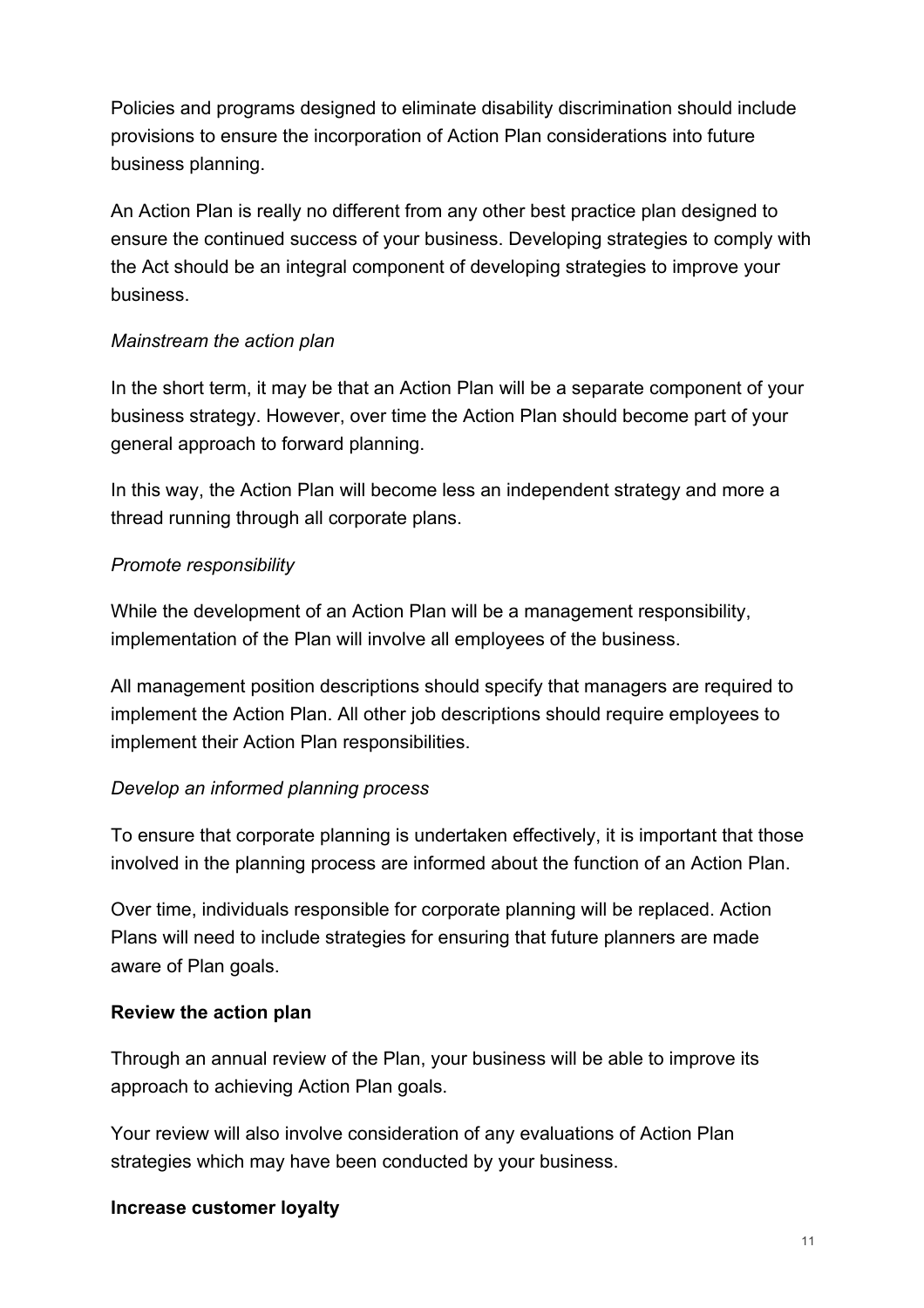Action Plans are likely to improve the reputation of your business within the disability and general community. This will have a flow on effect in terms of increasing your market share. But if your business is to reap the full benefits of having an Action Plan it will need to market the Plan effectively to current and potential consumers. It will also have to involve customers by offering them the opportunity to make suggestions about ways to improve Action Plans.

#### **Ensure information is publicly available**

Progress towards Action Plan goals is information any business will want to make available to the public.

Access to the Action Plan and its implementation process will also encourage a sense of ownership of the Plan among employees and customers. This sense of ownership, of having a stake in the success of the Plan, will encourage employees and the public to make contributions to the Plan's implementation and improvement, and to ensure the Plan's success through commercial support for your business.

A copy of your Plan may be given to the Australian Human Rights Commission. The Commission may make the Plan available to other businesses as an example of an Action Plan. Lodging an Action Plan with the Commission acts as a clear statement of the commitment of your business to nondiscriminatory practices. By reporting on progress towards Action Plan goals, for example through annual reports, evaluation reports and company audits, a business can confirm and renew this commitment.

## **Establish grievance procedures**

Establishing effective grievance procedures encourages confidence in the Plan and facilitates feedback on ways in which the Plan may be improved.

Such procedures maintain goodwill between your business, your customers and the general community and may also be an effective way of preventing complaints of disability discrimination through resolution of disputes at an early stage.

Grievance procedures need to be publicised. They should be quick and efficient, free of charge, dealt with at a senior level and capable of delivering results.

## **Goals and targets**

*The action plan of a service provider must include provisions relating to the setting of goals and targets, where these may reasonably be determined against which the*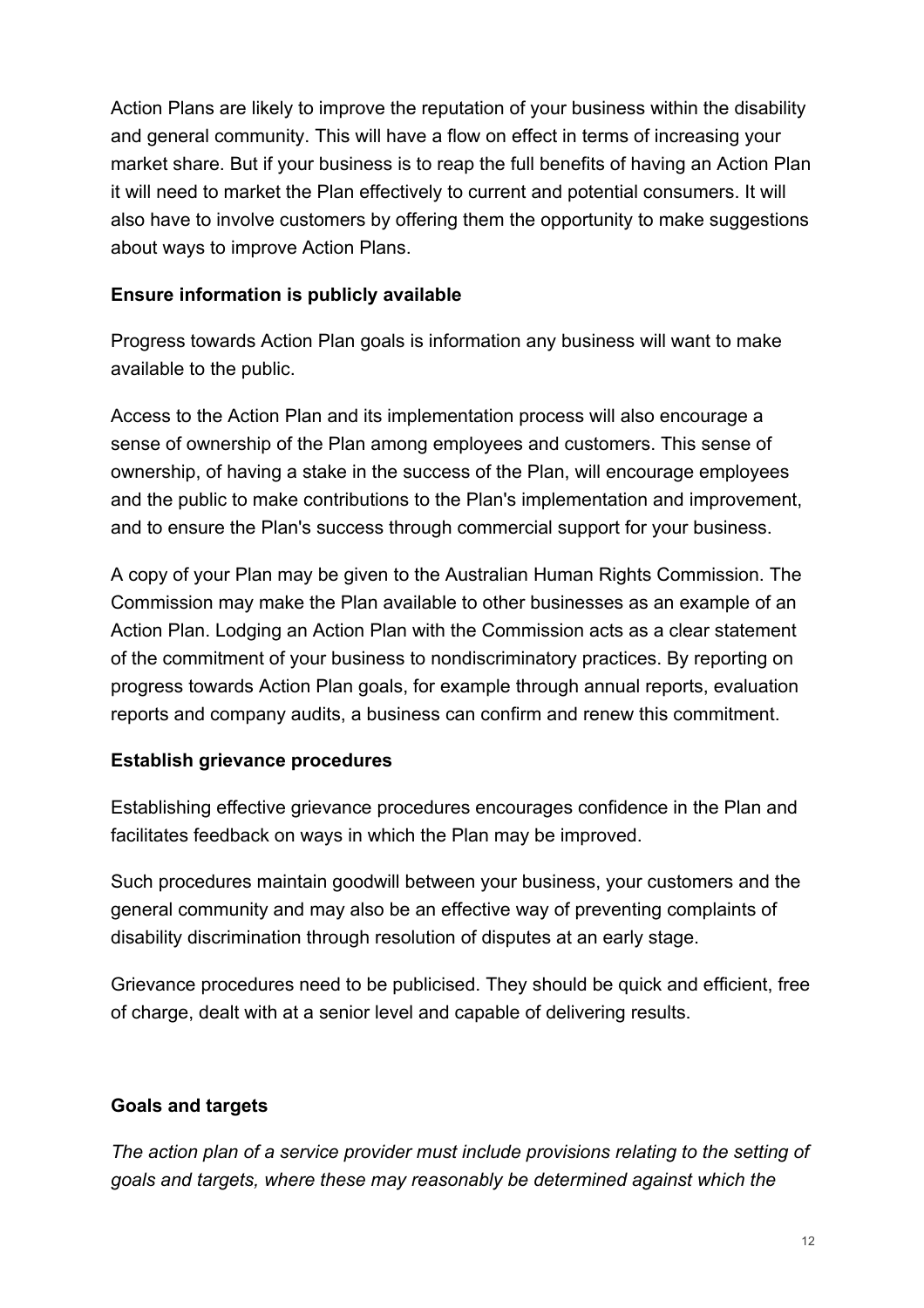*success of the plan in achieving the objects of the Act may be assessed (section 61(d), Disability Discrimination Act 1992)*

## **Set goals and targets**

Without goals and targets, Action Plans will be much more about 'plans' than 'action'.

Without goals and targets, it will be difficult for your business either to assess improvements in marketing your goods or services to potential customers with disabilities, or to identify ways in which your Plan might be further improved.

Goals and targets should be specific enough to enable them to be measured. For example:

- all Melbourne branch offices to be wheelchair accessible; or
- all management to undertake x hours training per year in the area of disability discrimination.

#### **Set time frames**

Strategies designed to achieve goals and targets must include time frames.

The inclusion of time frames will have a number of benefits. Employees and customers alike will develop confidence in the Plan. It will be viewed as a positive force capable of producing results, rather than as vague wish list. Business expectations will remain realistic and achievable.

Without time frames, strategies are generally incapable of evaluation and your business will have no way of determining if the Action Plan initiatives are cost effective.

Using the examples above, the strategies are greatly improved by the incorporation of time frames:

- all branch offices to be wheelchair accessible by December 2016; and
- all senior management to be undertaking ten hours disability discrimination training per year by June 2016; all other management to be undertaking ten hours disability discrimination training per year by end 2016.

## **Devise evaluation strategies**

*The action plan of a service provider must include provisions relating to the means, other than [goals and targets] of evaluating the policies and programs [included in the plan] (Section 61(e), Disability Discrimination Act 1992)*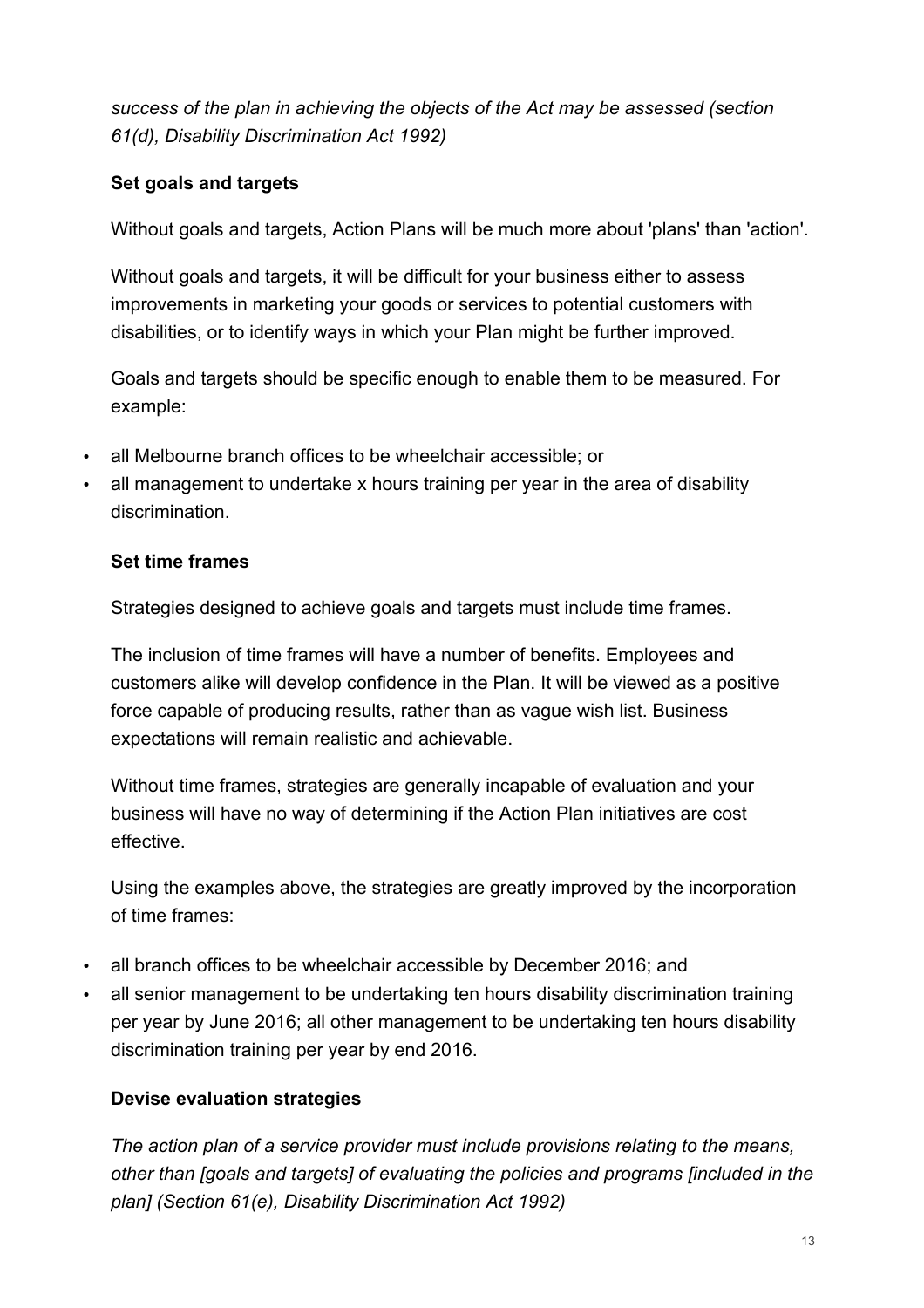Without evaluation a business will have no way of determining whether it is achieving its goals or whether its implementation program is producing value for money. Evaluation strategies should be developed in connection with goals, targets and time frames.

The success of an effective Action Plan may be illustrated by any number of changes, such as increases in the numbers of customers with disabilities, observable changes in employee understanding of disability discrimination issues, or improvements in the physical accessibility of business premises.

Successful compliance should be proudly trumpeted by the business, and could be a standard component of any annual report, internal or external evaluation or audit.

## **Allocate responsibility**

*The action plan of a service provider must include provisions relating to the appointment of persons within the service provider to implement the provisions [of the action plan] (section 61(f), Disability Discrimination Act 1992)*

As with any management initiative, smooth implementation of the Action Plan will require that clear lines of responsibility be established.

Responsibility may best lie with an individual or a group, depending on the business. Like all other business initiatives, implementation of the Plan will be assisted by ensuring that the person or group appointed to oversee the project has the authority to effect the necessary changes.

Information from customers and potential customers will also assist in the improvement of the Plan. To facilitate this feedback, contact details for the person or group should be made public.

## **Communication**

*The action plan of a service provider must include provisions relating to the communication of [action plan] policies and programs to persons within the service provider (section 61(b), Disability Discrimination Act 1992)*

It is one thing to have an Action Plan, but quite another to make your employees aware of the new approach. For the Plan to succeed, a team effort will be required.

In order that all employees appreciate the value of successfully implementing an Action Plan, as well as understanding what they are required to do to ensure success, your business must work out ways to communicate the Plan to employees.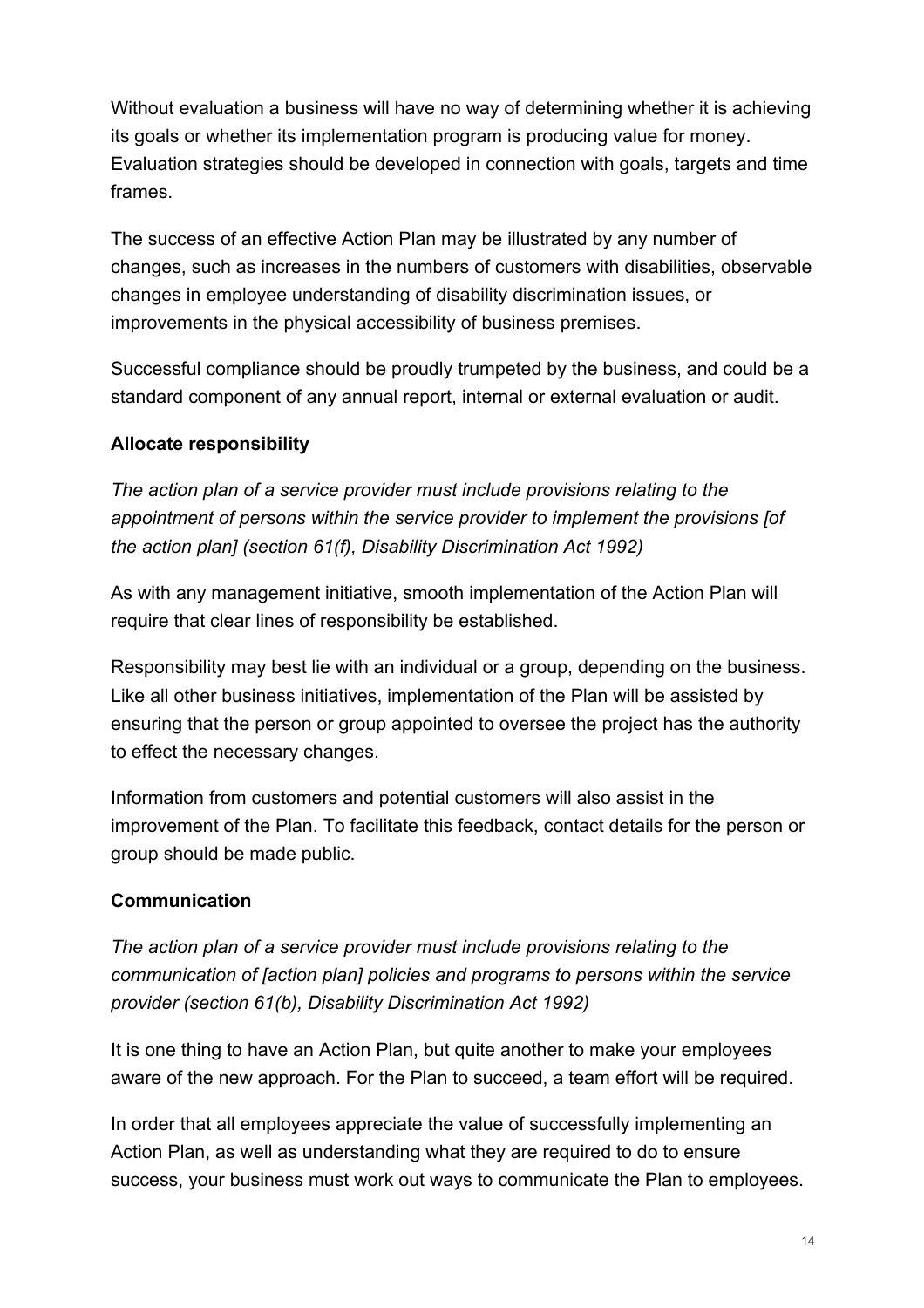Training in Action Plan responsibilities will need to be undertaken with employees and management. Training will need to include customer service issues, together with practical instruction in such areas as use of TTYs. Management should think about ways to encourage current employees to undertake training, and strategies for the training of future employees should be developed.

## **3. Summary**

The Action Plan process is similar to any best practice approach to business. It will fit comfortably with your business objective of ensuring continued commercial success. The components are:

- 1. Review your practices
- 2. Devise policies and programs to eliminate disability discrimination
- 3. Set goals, targets and time frames
- 4. Devise and incorporate evaluation strategies
- 5. Appoint persons to be responsible for the implementation of the Action Plan
- 6. Communicate the Action Plan to people within your business

## **4. Appendix 1: Checklist**

- 1. How does your business collect information about actual and potential markets? What can you do to collect more useful information?
- 2. What physical barriers need changing to encourage customers who have a disability?
- 3. How can you change communication practices to ensure that all customers may have access to your information and provide information to you?
- 4. Are any employees allowing their own discriminatory practices to impact on customer service? How might this problem be addressed to ensure that your staff provide a quality service?
- 5. Will the review of your business practices make use of the expertise of people with disabilities in identifying barriers to access and in developing the Action Plan?
- 6. Have you determined ways to evaluate your progress towards Action Plan goals?
- 7. Are your goals and targets achievable?
- 8. Have you set time frames to ensure your goals and targets have some meaning?
- 9. Has the business allocated sufficient resources, priority and authority to ensure the success of the Action Plan?
- 10.How are you going to inform employees about the Action Plan and educate them about their role in implementing it?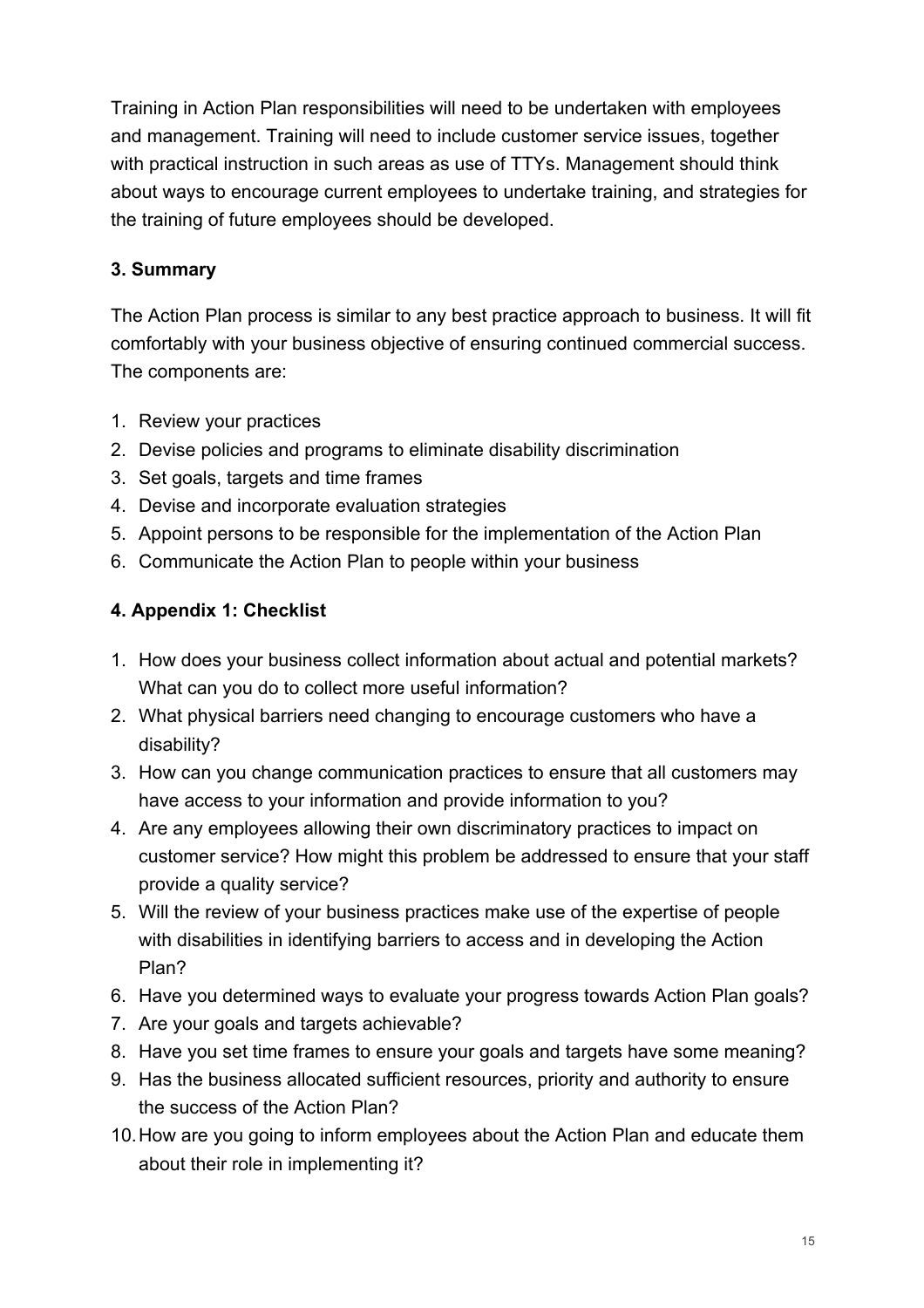- 11.Have you devised strategies for publicising your commitment to the Action Plan so that your business reaps all the public relations benefits?
- 12.Does your business have a complaints procedure that really enables matters to be fixed without the customer making a complaint to the Commission?
- 13.Has your business incorporated long term planning and evaluation strategies into the Action Plan?

## **6. Appendix 2: Examples**

These are sample Action Plans only. They cannot be substituted for developing your own Action Plan by following the steps outlined in this guide.

Businesses will need to develop Action Plans which reflect their specific resources and structures. An Action Plan which efficiently eliminates discriminatory practices in one business may prove completely ineffective in another. Action Plans are about implementing strategies relevant to individual businesses.

Businesses named in the following examples have been invented by the Australian Human Rights Commission for the purposes of illustration only. Any likeness to an actual business is accidental and unintended.

## *Example one: Aussie Electronics*

Aussie Electronics is an importer and retailer of electronic goods. It also provides a maintenance and repair service. The Company's head office is in Brisbane and there are retail outlets in every capital city. Aussie Electronics employs 200 people. It is run by a Manager and Assistant Manager who are responsible to the Board of Directors.

At a monthly meeting, the Board considers the potential advantages in having a Disability Action Plan, including:

- tapping into a new market;
- improving business image; and
- preventing possible complaints being made against the business.

The Board decides to set up a Disability Project Team to identify whether any existing business practices limit access to the company's goods and services for customers with disabilities. The Project Team is also asked to develop an Action Plan to ensure the elimination of discrimination.

The Board directs that the Project Team is to be chaired by the Assistant Manager of the Company, and that it will comprise the Personnel Manager, a nominated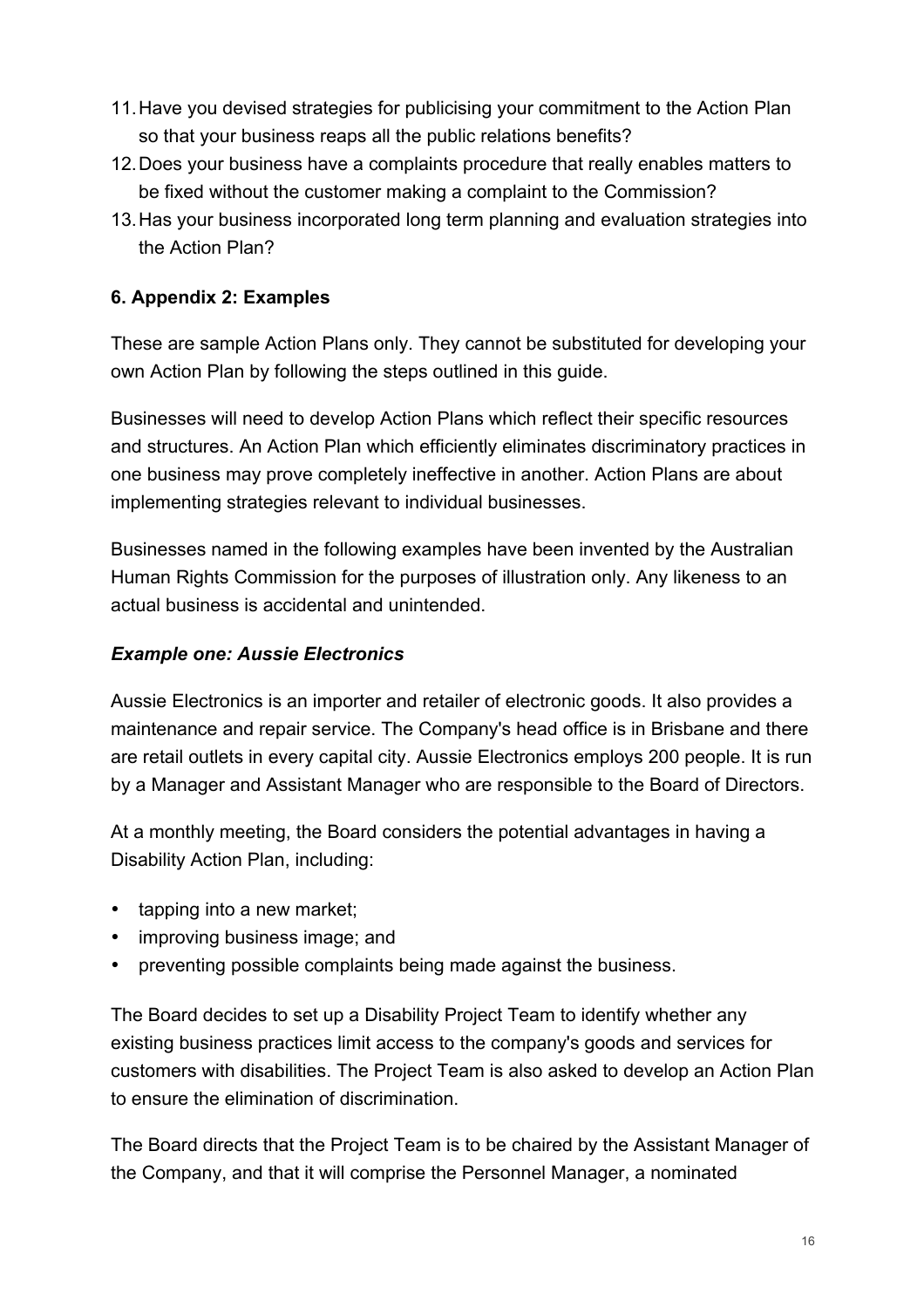representative of each retail outlet and employee representatives. The Assistant Manager will be responsible for engaging the expertise of people with disabilities.

## **Review business practices**

## *Collection of information*

Aussie Electronics undertakes customer and employee surveys. It also commissions market research. The Research indicates that a very small percentage of customers purchasing company goods, possibly as low as 1 per cent, has a disability. The percentage of customers using the maintenance and repair service who have a disability may be even lower.

#### *Physical environment*

A review of Company premises is conducted and indicates the following:

- 1. The Hobart, Adelaide and Darwin stores are all accessible to customers who use a wheelchair.
- 2. The Melbourne store extends over two floors and only the ground floor is accessible.
- 3. The Perth and Canberra retail outlets are not accessible for customers who use a wheelchair or other mobility aids. The Brisbane store is accessible only at the rear of the building and this fact is indicated only by a small sign adjacent to the store's main entrance.
- 4. While most stores have parking reserved for customers with disabilities, the Sydney and Brisbane stores do not.
- 5. No advertising literature indicates which stores are accessible and which are not.
- 6. While most stores have street level identification which might assist in the location of shop premises by customers with a vision impairment or an intellectual disability, the Canberra and Hobart stores do not.
- 7. Most stores are brightly lit with a decor comprised of contrasting colours. This assists in the use of premises by customers with a vision impairment. The decor in the Canberra store is, however, black and grey with subtle lighting. The result of this scheme is an environment which is too dark and difficult to negotiate for customers with a vision impairment.
- 8. The Sydney store is located on the third and fourth floors of a twenty storey building. Although the store is accessible for customers who use a wheelchair, the lift does not have buttons with tactile cues and does not announce floors. Consequently, customers who are blind or who have a vision impairment find it difficult to locate the correct floor.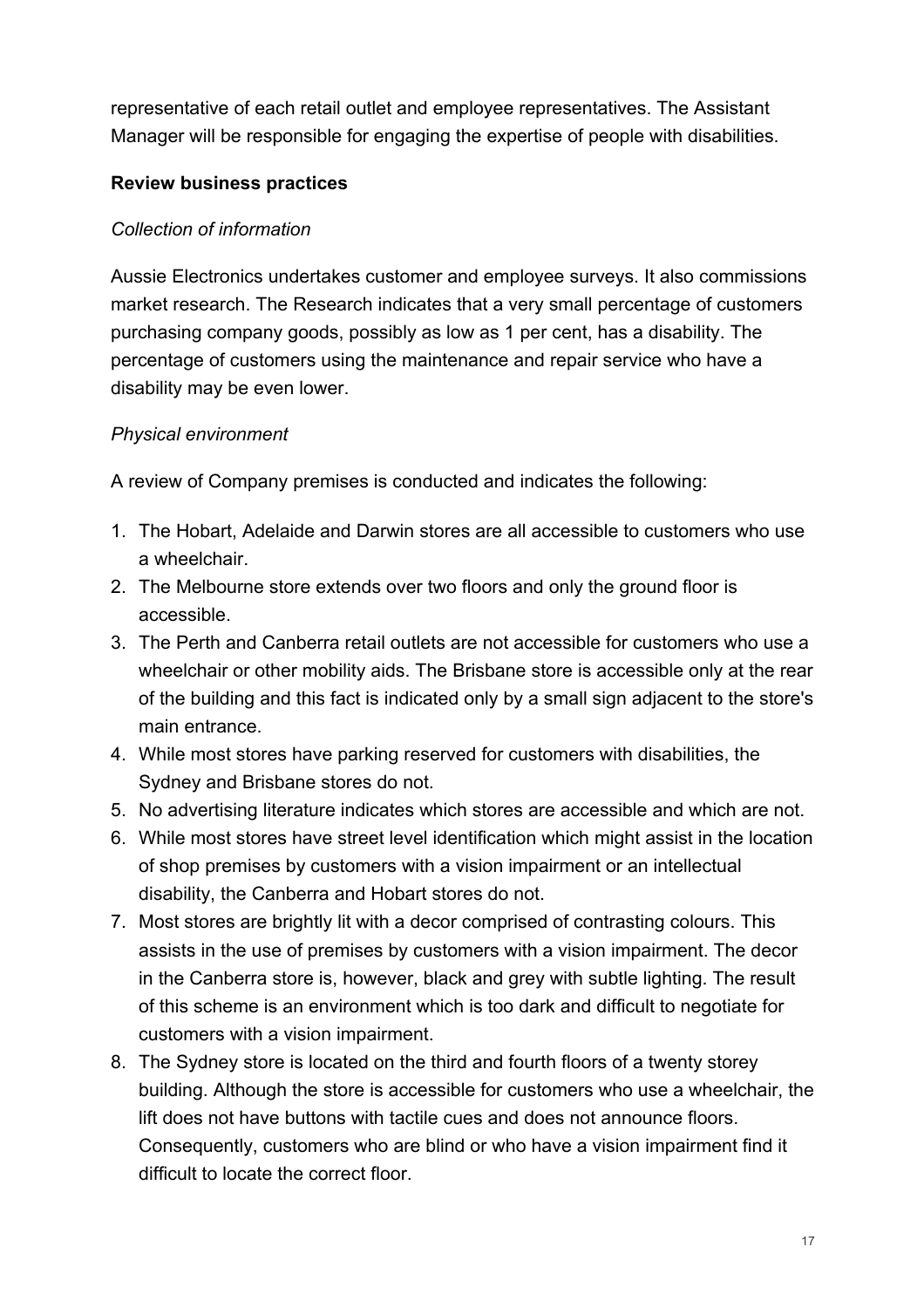- 9. While all stores have newly installed fire alarm systems, no systems have a visual component and no branch stores have policies covering the evacuation of employees or customers with disabilities. In some stores, customer assistance counters are too high to permit easy communication with customers using a wheelchair.
- 10.Electronic information terminals cannot be used by customers who are blind or who have a vision impairment - there are no alternative sources of information in the Darwin or Adelaide stores.

## *Communication*

A review of ways in which Aussie Electronics communicates with customers and potential customers indicates that:

- 1. The Sydney and Adelaide retail outlets have TTYs. Other Service Centres do not.
- 2. While most employees of the Sydney and Adelaide stores know how to use TTYs, some do not.
- 3. Aussie Electronics does not produce information about its goods and services in anything other than printed form. The Company's entire advertising campaign is focused on print media. The production of information in catalogues assists people with learning disabilities, but excludes people with a vision impairment or a print handicap.
- 4. Client services such as consumer credit, charge cards, and lay-bys are dependent upon print transactions. This precludes customers with a vision impairment or print disability from using these services.
- 5. Company documents and transactions involve language which is unnecessarily complex and therefore difficult for customers who have an intellectual disability or a learning disability to understand.
- 6. Nationally, three employees have sign language skills but this is not generally known by their managers and colleagues. Their skills could be better utilised.
- 7. A promotional video distributed by the company does not include captions.
- 8. Advertisements do not appear in any national publications which target people with disabilities. Other advertising does not refer to the accessibility of stores or Company products.

## *Attitudinal environment*

The employee survey shows that:

1. Employees are committed to the elimination of discrimination.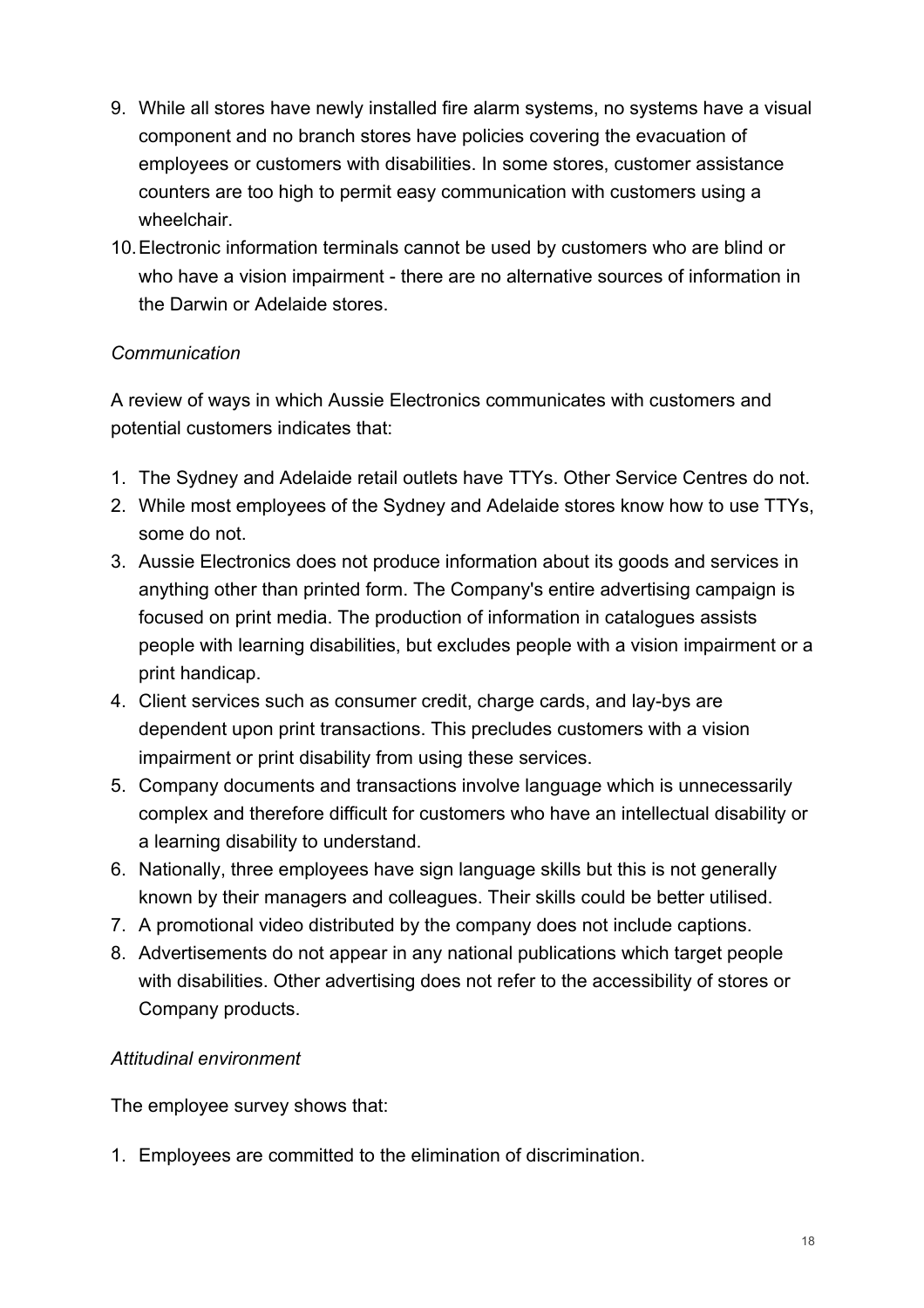- 2. Approximately half the employees of Aussie Electronics are uncomfortable serving people with obvious disabilities and are unclear about the needs of customers with disabilities.
- 3. A third of all employees think that where customers are accompanied by carers, it is appropriate to address the carer instead of the customer.
- 4. While very few customer complaints were lodged over the last 12 months, twenty percent were made by customers alleging they received inadequate service because of their disability.
- 5. Employees are particularly concerned about working with or serving customers with HIV/AIDS, psychiatric or intellectual disabilities and would like more information about these disabilities and about how to respond to people who have them.

Aussie Electronics' Board of Management concludes that:

- 1. Aussie Electronics may contravene the Disability Discrimination Act and there is a risk of a complaint being made against the company under the Act.
- 2. People with disabilities constitute a significant untapped market and there are sound business reasons for developing an Action Plan.
- 3. Development of an Action Plan will provide the company with an excellent opportunity to improve its image as being responsive to the whole community.
- 4. Implementation of an Action Plan to encourage potential customers with disabilities to purchase goods and services from the business is economically viable, as many of the barriers to access can be removed at little or no cost.

The Project Team considers the issues identified through the review of company activities and develops strategies to eliminate disability discrimination. These strategies form the basis for the Action Plan. The Plan includes:

- 1. goals and targets to ensure that results are measurable;
- 2. time frames; and
- 3. suggested evaluation techniques.

Aussie Electronics develops the following Action Plan.

#### **Aussie Electronics action plan**

#### *Physical barriers*

1. At the end of the current lease of the Brisbane premises, those responsible for leasing new premises will find a location which is accessible for people with disabilities.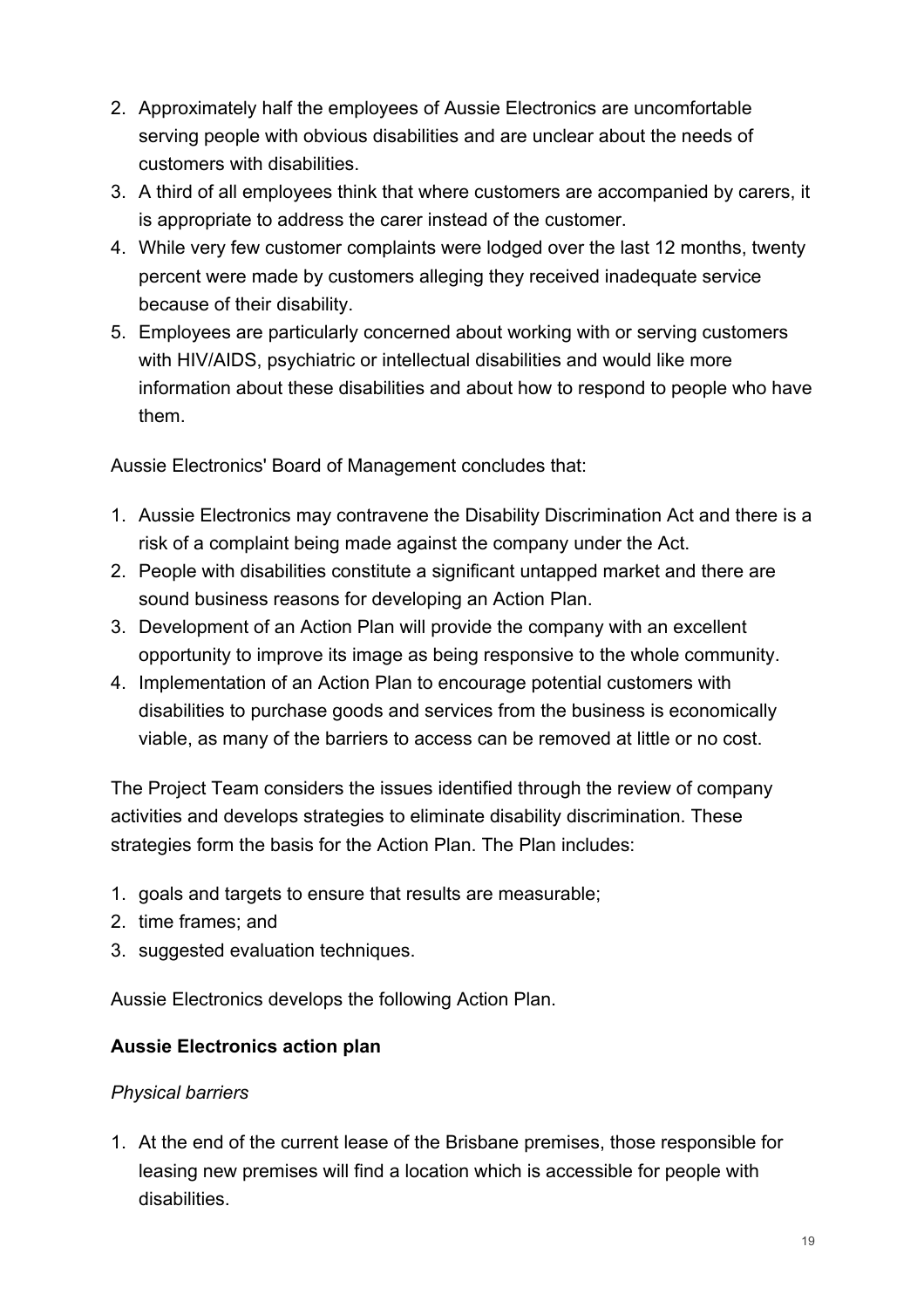- 2. A cost analysis in relation to access to the second storey of the Melbourne store has been completed. A purpose-built lift may be installed for a fraction of the cost of installing a genera lift service. Consequently, a purpose-built lift will be installed within twelve months.
- 3. The Company's building report will be reviewed to assess all Company premises for their accessibility. Modifications required to make premises accessible will be listed and this list will be forwarded to the Board of Directors as soon as it is available. The Board will be responsible for making decisions about which modifications are priorities, affordable and achievable, but will take advice from the Project Team.
- 4. In addition to Points I and 2 (above), the Company will allocate an amount per annum over the next three years to implement urgent changes as indicated by the priority list below:
- 5. **Year 1:** fire warning systems and fire escapes will be improved; parking to be reserved for customers with disabilities at all stores; a large sign will be erected at the front of the Brisbane retail outlet advising that the store is wheelchair accessible from the rear.
- 6. **Year 2:** lift access to the Perth store's second floor will be made available; lighting will be changed within the Canberra retail outlet to make the space less dangerous for customers with a vision impairment.
- 7. **Year 3:** the already scheduled redecoration of the Hobart store will focus on modifying display units and customer service counters to ensure that they do not act as barriers.

## *Communication*

- 1. TTYs will be installed in all offices by December 2015 and all employees will receive training in the use of TTYs by March 2016.
- 2. All stores will be listed in the TTY directory and Yellow Pages as soon as possible.
- 3. Employees with sign language skills will be encouraged to utilise these skills and to undertake training at company expense to maintain these skills. Employees interested in developing these skills will be encouraged to undertake training at the Company's expense and will be notified of this opportunity through the next Aussie Electronics newsletter. A sign stating that employees with Auslan skills work in the store will be posted outside relevant retail centres.
- 4. The promotional video will be remade within two years and will include captions.
- 5. The Company will review advertising strategies within a year to ensure that information is reaching people with disabilities. The Marketing Manager will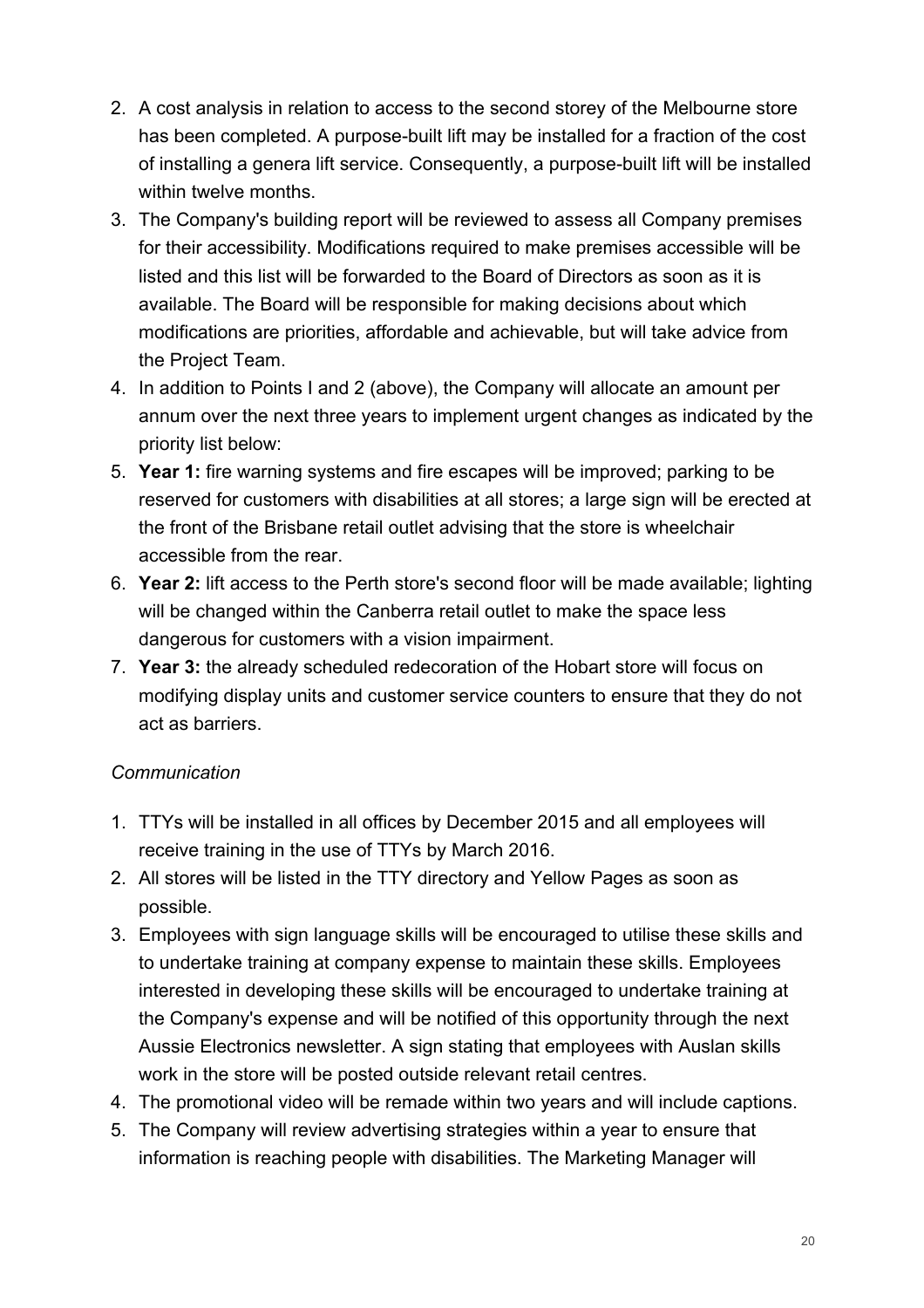investigate advertising in national publications which target people with disabilities and the possibility of noting the Action Plan in all mainstream advertising.

6. Aussie Electronics management will consider ways in which transactions involving complex documents may be made simpler and less dependent on printed or written information.

## *Attitudinal*

- 1. Information about the Disability Discrimination Act and people with disabilities will be provided to employees through the Aussie Electronics e-newsletter, commencing in January 2016.
- 2. The non-discriminatory employment policy will be affirmed by the Board at its next meeting and a statement to this effect will be incorporated into the next employee newsletter.
- 3. Representatives of disability organisations will be invited to address management and employees on disability discrimination issues within three months.
- 4. Workplace training will occur over the next 12 months to inform employees about rights and responsibilities which arise under the DDA, with fifty percent to have received this training by September 2016.
- 5. Management will, as a priority, collect and distribute information to employees about HIV/AIDS and psychiatric and intellectual disabilities. Training about how to respond appropriately to customers with disabilities will be done by December 2016.

## *Grievance procedure*

- 1. Complaints about failure to comply with the Disability Discrimination Act or the Action Plan may be made to the Assistant Manager. The Assistant Manager will investigate the matter and seek to resolve the problem as quickly as possible. This will include authorisation to take any measures as may be appropriate.
- 2. Copies of any complaints and information on progress towards resolution will be made available to the Board at the first meeting following receipt of the complaint.

## *Communication*

- 1. Copies of the Plan will be given to all store managers.
- 2. Copies of the Plan will be held by the Public Officer and the Executive Secretary and will be made available to employees on request and free of charge. Employees will be advised of this through the Aussie Electronics e-newsletter.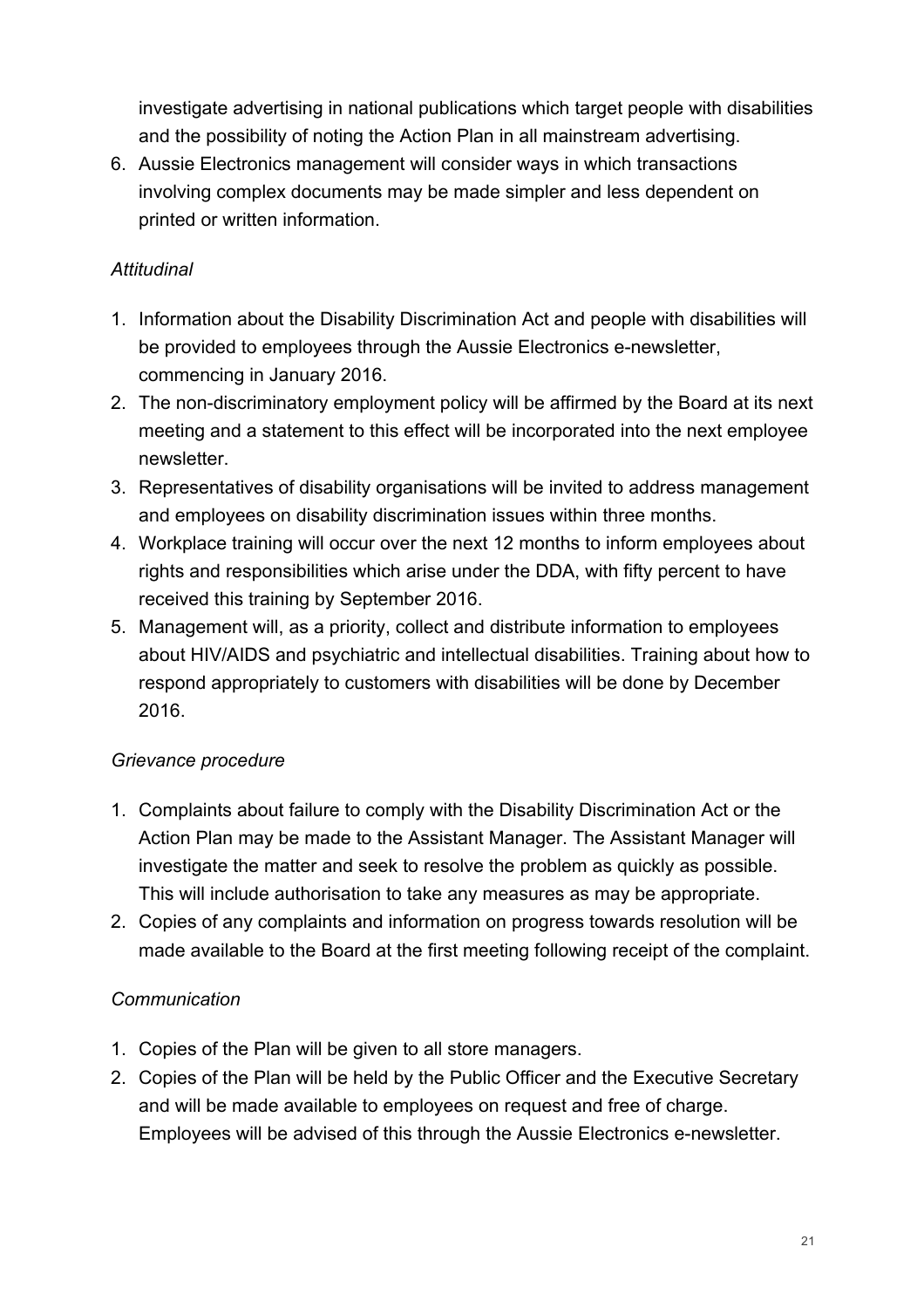- 3. A notice will be posted at the main entrance of all retail outlets notifying the public that the business is implementing an Action Plan and inviting them to participate in the process.
- 4. Members of the public will be encouraged to inspect the Plan and will receive a free copy of the Plan upon request.
- 5. The Plan will be made available in print, large print, on computer disk and on audiotape.
- 6. Feedback from employees and the public is welcome and should be directed to the Assistant Manager. Feedback will be acknowledged.
- 7. The Plan will be lodged with the Australian Human Rights Commission within a month of its being adopted by Aussie Electronics.

## *Evaluation strategies*

- 1. Each Annual Report, starting with 2014-15, will include information on progress towards Action Plan goals.
- 2. All evaluations of individual retail outlet performance will include consideration of progress in the implementation of Action Plan initiatives.
- 3. This plan will be reviewed by December 2015 by the Action Plan Project Team and recommendations for changes to the Plan will be made to the Board of Directors at the next meeting.
- 4. The Board will consider suggested changes within two months of receiving them and will make amendments to the Action Plan.
- 5. The Board will also take this opportunity to consider the positive outcomes of Action Plan implementation and will consider ways of publicising these results.

## *Mainstream the action plan*

- 1. The planning team will convene a meeting in March 2016 to consider mainstreaming the Action Plan and incorporating Plan goals into general business planning.
- 2. Aussie Electronics will not relocate its central office or any retail outlet without regard to the requirements of the Disability Discrimination Act.

## *Promote responsibility*

The Personnel Manager will ensure that all management level job descriptions are reviewed by December 2015 and will include a requirement as follows:

"Managers will be required to oversee the implementation of the Company's Disability Action Plan."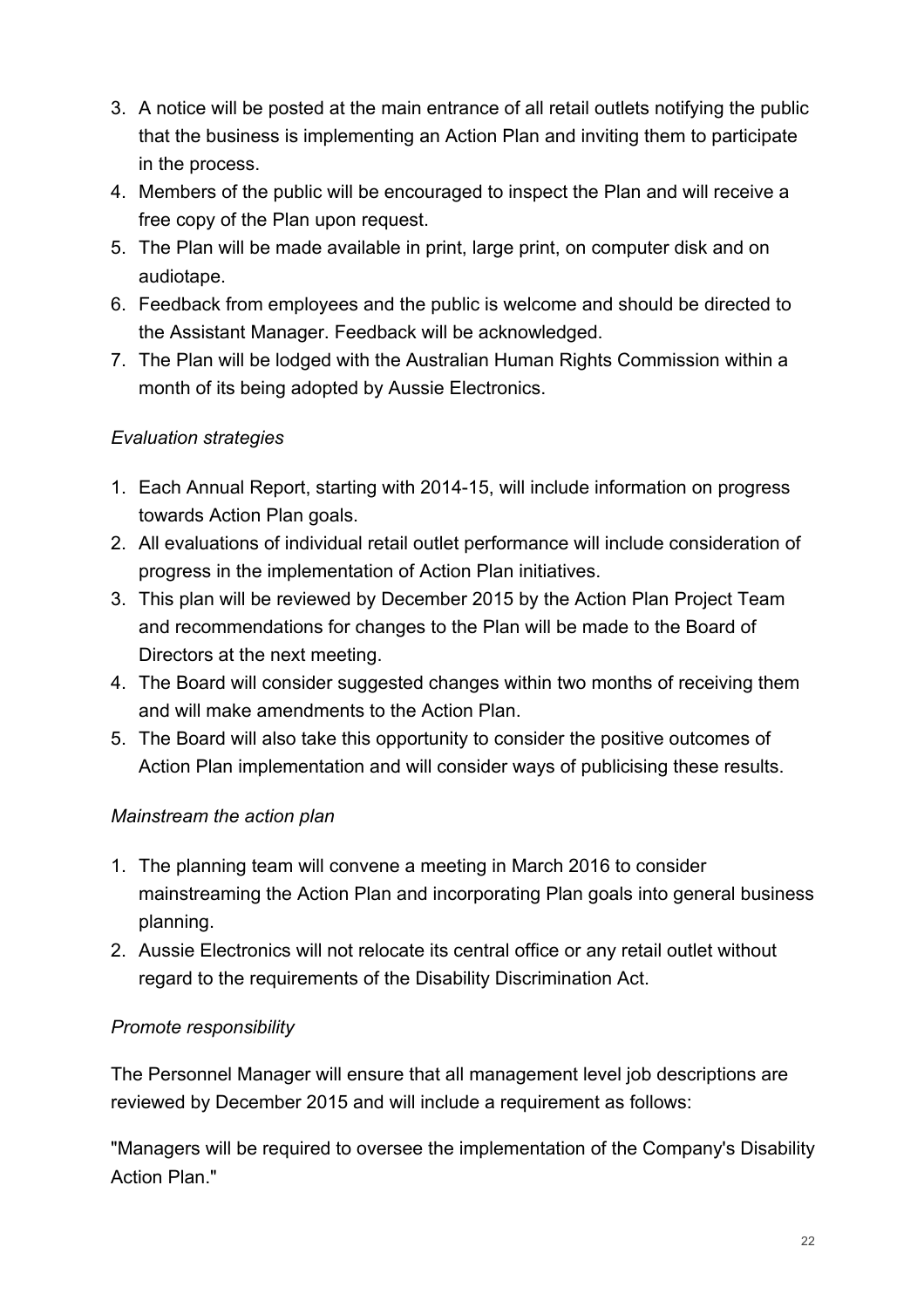#### *Develop an informed planning process*

Members of the planning team will be required to familiarise themselves with the DDA and the function of an Action Plan. Resources will be made available to assist the team to devise plans which comply with this Action Plan. Planners will seek advice from organisations representing people with disabilities where they are unclear about disability issues.

#### *Example two: Twenty-first Century Credit Union*

#### **Background**

Twenty-first Century Credit Union (TCCU) is a Canberra based Credit Union which has been in operation for three years. It has 50 employees in four Customer Service Centres in the ACT and is run by a Management Team. TCCU is a relative newcomer to providing financial services and is always keen to reach new markets. It advertises itself as a strong supporter of the Canberra community and as a progressive new force in the financial market.

TCCU has traditionally not kept information on the proportion of its customers with disabilities or its potential customer base among people with disabilities. Employees report that service to customers with disabilities is rare. After consideration, TCCU concludes that there is no reliable data available to assist in determining its current or potential markets among people with disabilities. However, it is concerned about the potential damage to its image if complaints are made about TCCU discriminating against customers with disabilities.

TCCU contracts a local disability organisation to undertake a review of its activities and to devise and implement an Action Plan. TCCU nominates two members of the Management Team to work with the local disability organisation in the implementation of the Plan.

#### **The review**

## *Attitudinal issues*

- 1. Employees indicate that they have some concerns with providing services to customers with disabilities.
- 2. Three employees responsible for granting credit to customers believe that people with HIV/AIDS (or other conditions which may become more debilitating with time)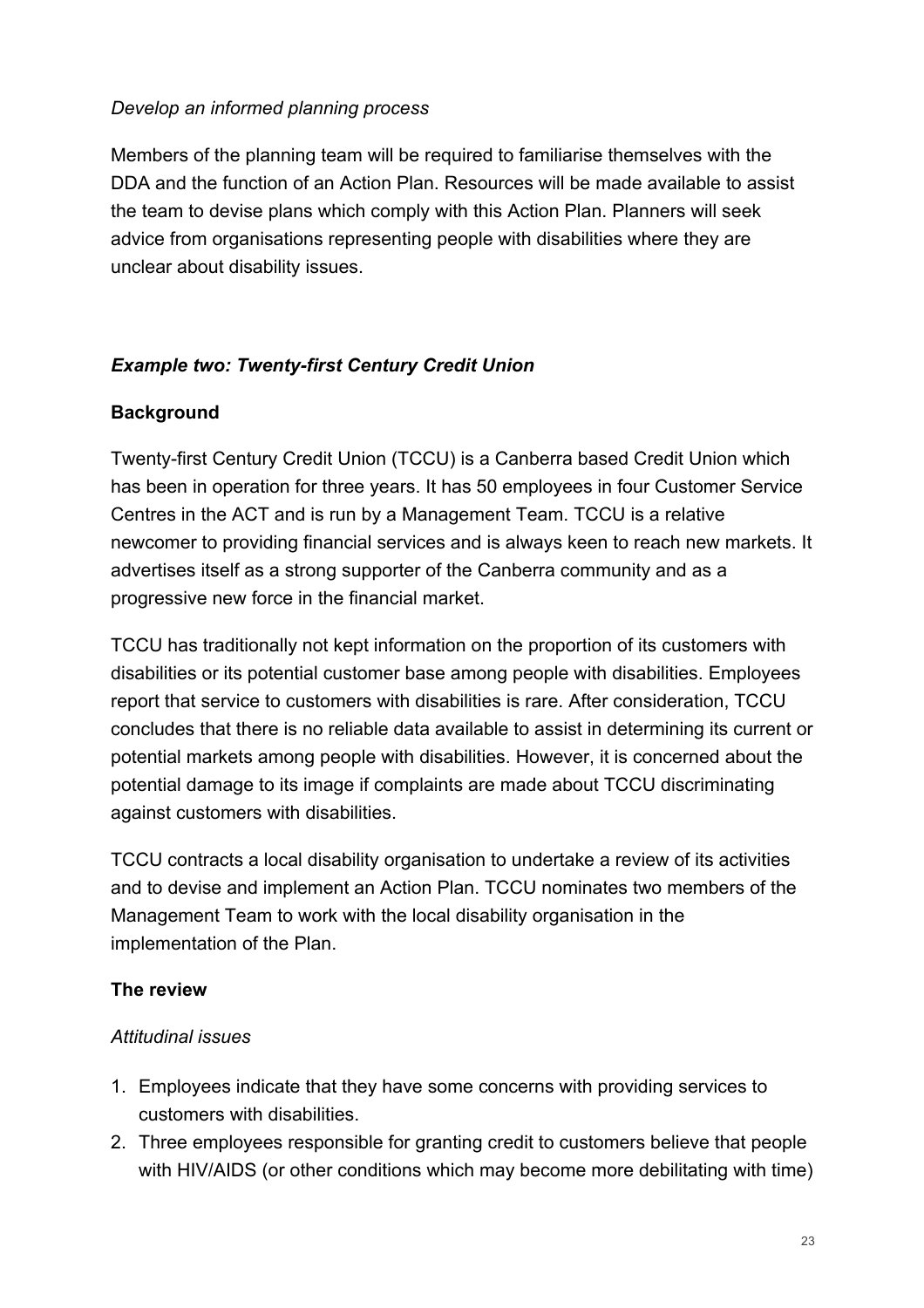should not qualify for credit because they consider that long-term employment is unlikely and income protection insurance is impossible to obtain.

- 3. An employee recalls that a potential customer who was blind was recently told over the phone that she would not be able to obtain credit on the basis that she was unable to read the Credit Union's credit contract.
- 4. Some employees believe that the presence of people with psychiatric disabilities in the Customer Service Centres may offend other customers and, as a result, should not be encouraged as customers.

#### *Communication practices*

- 1. Most employees have been trained in the use of a TTY and TTYs exist in all Customer Service Centres. However, the branches are not listed in the TTY Directory and TTY training is not incorporated into orientation programs for new employees.
- 2. The automatic teller machines eliminate the need to interact with tellers, which makes them particularly useful for some customers with disabilities which make verbal communication difficult.
- 3. As the automatic teller machines do not have tactile cues, they cannot be used by people with a vision impairment.
- 4. Brochures are valuable assets for customers with learning disabilities as they clearly set out various savings options and other services. However, there is a need to make this information available to customers who are notable to read this information in standard printed form.

#### *Physical environment issues*

- 1. All four centres are wheelchair accessible.
- 2. Of six automatic teller machines, four are placed at a suitable height for customers who use a wheelchair.
- 3. All centres are easily identifiable from ground level.
- 4. Two centres have visual fire alarms; four do not.

## *Confidentiality issues*

- 1. Three centres have private offices in which customers can discuss credit and loan issues. One does not have adequate private space.
- 2. Some staff believe that too much personal information (including information about disabilities) is sought from customers applying for loans and loan insurance.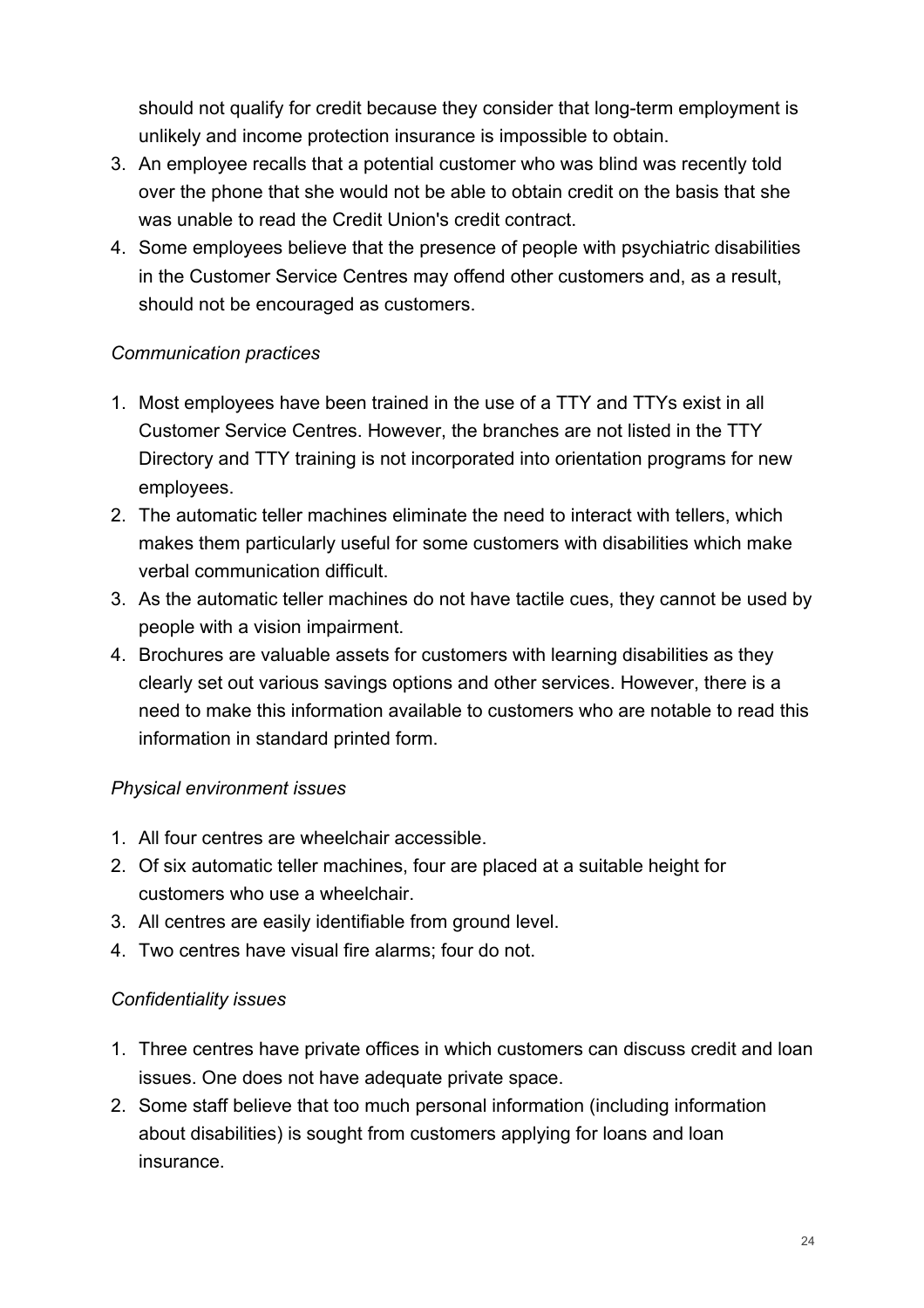- 3. Three staff report customer objections that this collection is an unnecessary invasion of privacy.
- 4. TCCU does not have a confidentiality policy and staff would appreciate training in relation to privacy and confidentiality.

The following Action Plan is developed.

#### **Twenty-First Century Credit Union action plan**

This Action Plan has been developed by in association with the TCCU.

Management Team. Responsibility for implementation of the Action Plan rests with the Management Team. Day to day implementation of the Action Plan, however, is the responsibility of Management Team members Mary Lee and Michael Mendez. Ms Lee and Mr Mendez are authorised to allocate 25 per cent of their working weeks to the implementation of this Action Plan for the next three years. The TCCU will allocate the necessary human and financial resources for the next three years to support Ms Lee and Mr Mendez in the implementation of the Action Plan.

Employees with concerns about the Action Plan should contact Ms Lee. Members of the public with complaints or enquiries about the Plan should contact Mr Mendez.

TCCU will encourage customers with a disability to participate in improving services. Freecall telephone and TTY lines will be established to collect information from customers with disabilities about the ways in which they consider services may be better provided.

This service will be advertised in all Customer Service Centres, as "important notices" on all account statements and on all Union brochures which are to be printed from this date onwards. It will also comprise part of the radio advertising strategy over the next twelve months.

Survey forms will be sent out to all TCCU account holders requesting that clients with disabilities complete and return the surveys. Forms will not seek identifying information and anonymity will be preserved. Upon request, survey forms will be made available in alternative formats.

#### *Reforms to be implemented*

## *Attitudinal*

1. Prior to December 2015, management will convene a one day workshop focussing on the provision of information about disabilities to all employees. In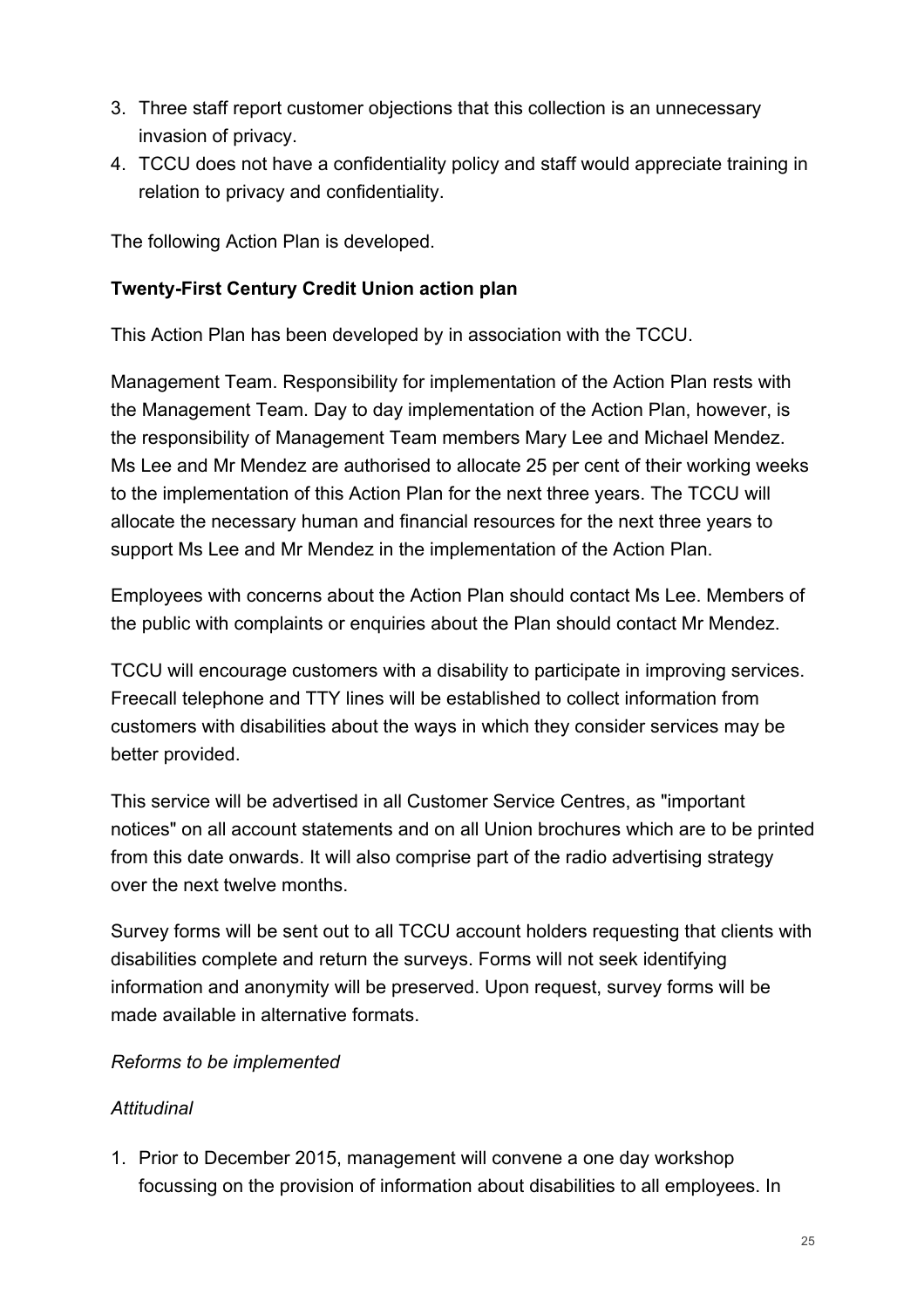particular, education will focus on psychiatric disabilities, HIV/AIDS and other conditions which may become more debilitating with time. Credit officers will also be required to attend additional training to look at the issue of providing credit to people with disabilities, and this training will occur prior to June 2016.

- 2. Development of the yearly employee training program will take into account the need for ongoing training in providing services to customers with disabilities.
- 3. The training manual will, within six months, be amended to include information about people with disabilities and information about the DDA.
- 4. TCCU policy will be amended to include a strong statement in support of creating a non-discriminatory service. This amendment will be made within six months.
- 5. The TCCU will work towards the development of policy relating to providing credit to people with disabilities. In particular, TCCU will consider the need to address discriminatory attitudes and ignorance about people with disabilities which may impact on customer service. TCCU will contract a team to produce a best practice manual for assistance in this area and will invite consultancy groups to tender for this project. The Management Team will be responsible for developing the brief for tenders. Tenders will be called prior to July 2016.
- 6. A statement indicating the Credit Union's commitment to providing service to all people, including people with a disability, will be displayed prominently in all Centres.

## *Communication*

- 1. TTY numbers will be listed in the National TTY directory within twelve months.
- 2. TTY training will be incorporated into employee training programs within twelve months.
- 3. TCCU brochures will be made available in large print within three months.
- 4. TCCU will require the Director of Loans to consider ways of making contracts simpler and available in alternative formats. The Director is authorised to seek and pay for such help as is appropriate and will report back to Management Team by June 2015.

#### *Physical*

- 1. Fire alarm systems in all Centres will be improved to incorporate non-audio warning signals by the end of 2015.
- 2. The TCCU will seek information about availability of automatic teller machines which may be used by people who are blind or who have a vision impairment. This information will be provided to the Management Team by December 2015.
- 3. By end 2016 all new teller machines will be inserted at a height which makes them accessible for customers who use wheelchairs.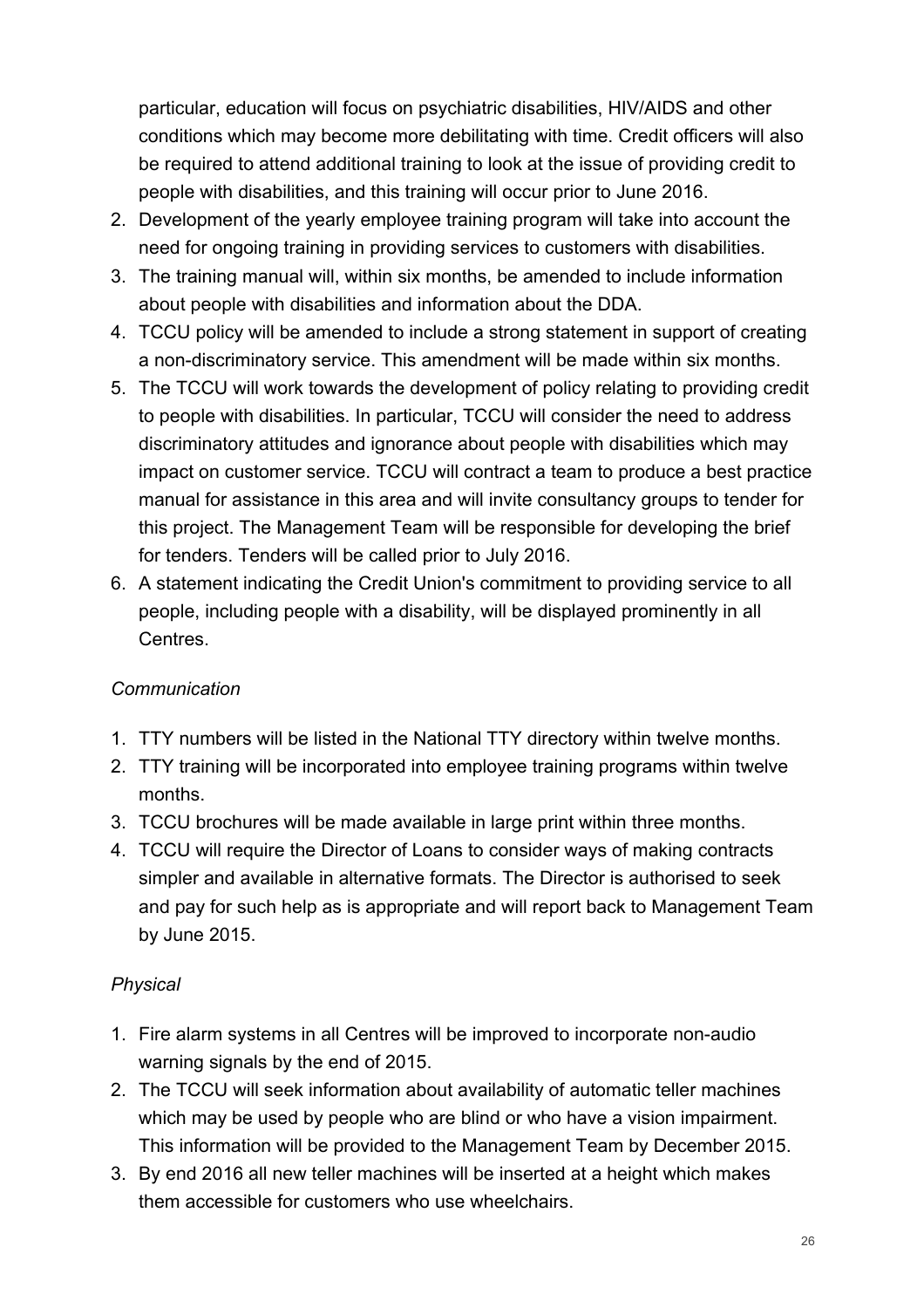## *Confidentiality*

- 1. By end 2015 all centres will have adequate private space in which to interview customers.
- 2. TCCU will develop a confidentiality policy within twelve months and this will be communicated to all staff upon adoption of policy by Management Team.
- 3. Staff will receive training in confidentiality issues within twelve months of the confidentiality policy being adopted.
- 4. The Management Team will reconsider the need to collect information about disabilities in relation to loans and loan insurance within six months.
- 5. TCCU will strengthen security systems to safeguard the confidentiality of all personal customer information.

## *Public accountability*

The TCCU will make this Plan publicly available by:

- advertising its existence in all Customer Service Centres;
- inserting a notice at the bottom of account statements twice a year for two years;
- inserting a notice at the bottom of the next print run of brochures;
- noting it as part of TCCU radio advertising over the next twelve months;
- making copies available in large print at all centres; and
- lodging the Plan with the Australian Human Rights Commission within one month of its adoption by the TCCU.

Complaints about the Action Plan or non-compliance with the Disability Discrimination Act will be forwarded immediately on receipt to the Management Team for the Team's prompt consideration.

#### *The future of the action plan*

This Action Plan will remain in operation for three years. After this point the Management Team will review the need to incorporate the Action Plan into the broader TCCU planning strategy.

The Personnel Manager will be responsible for ensuring that within twelve months all job descriptions are amended to require employees to meet their responsibilities under the Action Plan.

This Plan will be reviewed by the Management Team within 18 months.

#### *Evaluation*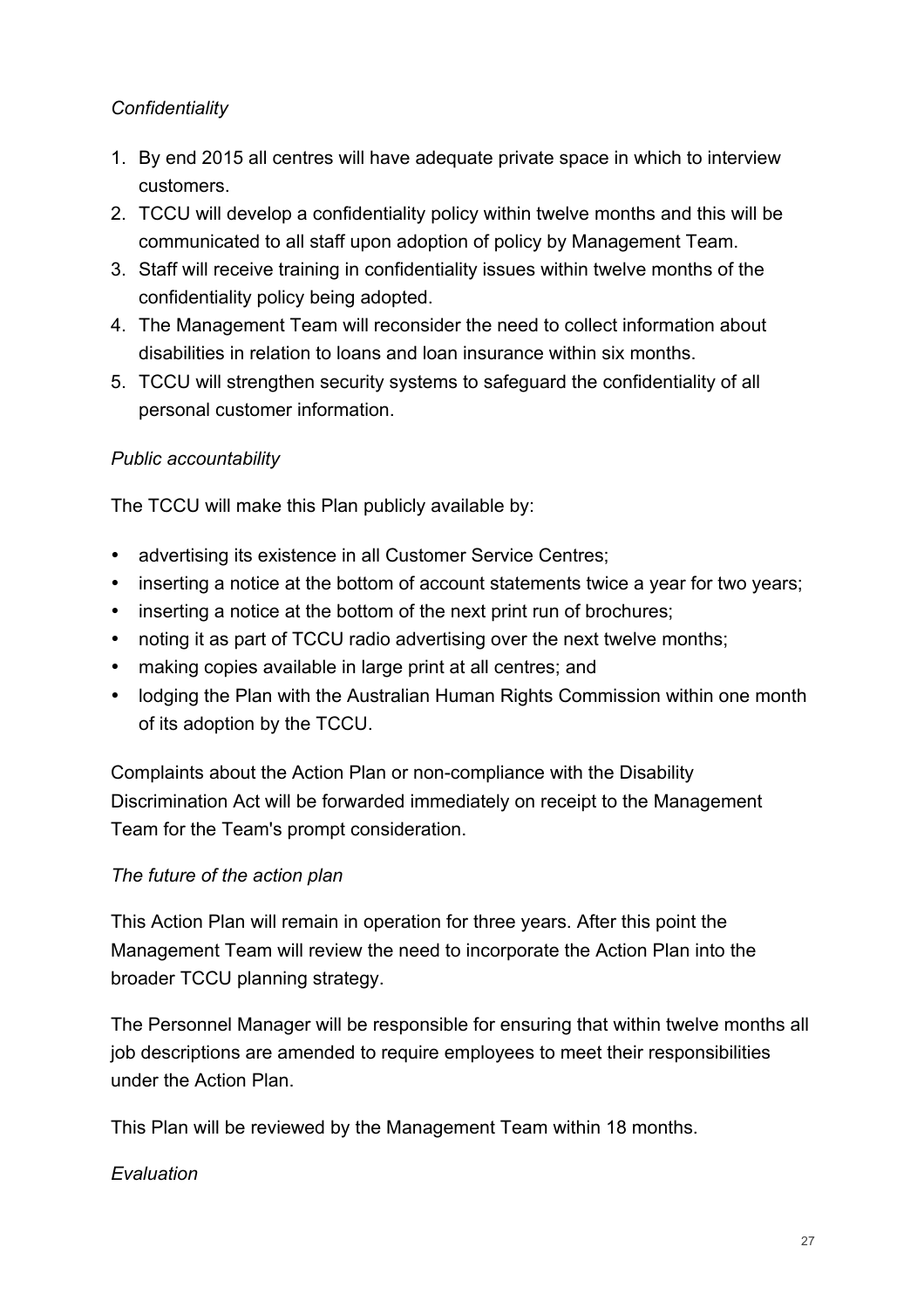- 1. Employees will be asked to participate in a second survey. This survey will seek information about understanding of disability discrimination issues and experiences in providing services to customers with disabilities. The results will be compared with the results of the initial survey.
- 2. The Human Resources Manager will be responsible for evaluating the effectiveness of employee training under the Plan.
- 3. Centres will keep statistics on:
- 4. the distribution of brochures in alternative formats;
	- the numbers of TTY enquiries; and
	- the numbers of enquiries about the Action Plan.
- 5. These statistics will be provided to the Management Team for the Team's use in evaluating the effectiveness of strategies under the Action Plan.
- 6. Funds will be allocated for an external evaluation of the implementation of this Plan. This evaluation will be conducted three years after the adoption of the Plan.

## **7. Appendix 3: Legislative requirements for action plans**

It is not a requirement of the Disability Discrimination Act that service providers prepare and implement Action Plans. However, if a business decides to prepare an Action Plan, the Act specifies that the Plan must include certain things.

## **Disability Discrimination Act 1992**

Provisions of action plans:

## SECTION 61

The action plan of a service provider must include provisions relating to:

- a) the devising of policies and programs to achieve the objects of this Act; and
- b) the communication of these policies and programs to persons within the service provider; and
- c) the review of practices within the service provider with a view to the identification of any discriminatory practices; and
- d) the setting of goals and targets, where these may reasonably be determined against which the success of the plan in achieving the objects of the Act may be assessed; and
- e) the means, other than those referred to in paragraph (d), of evaluating the policies and programs referred to in paragraph (a); and
- f) the appointment of persons within the service provider to implement the provisions referred to in paragraphs (a) to (e) (inclusive).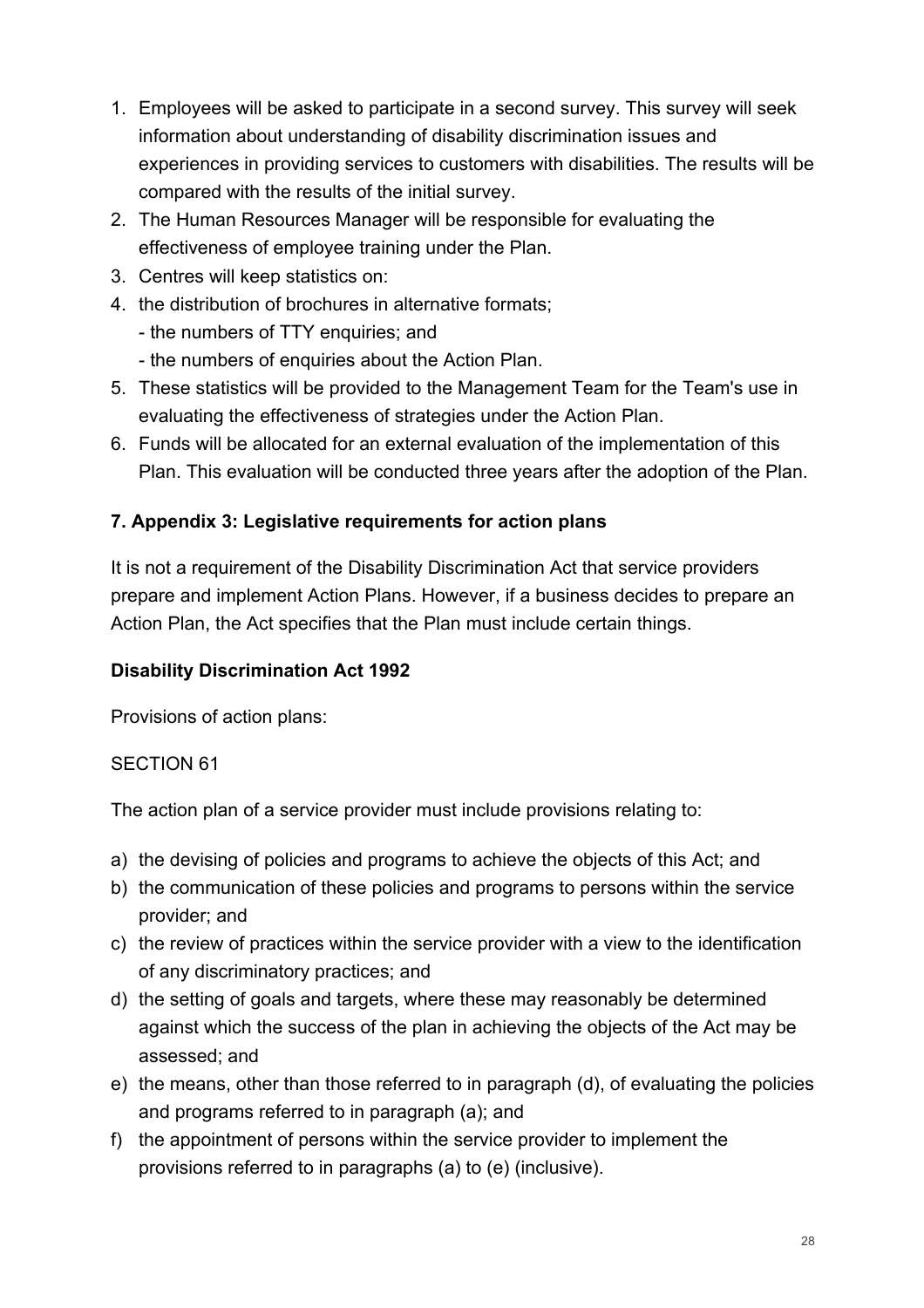Action plans may have other provisions:

#### SECTION 62

The action plan of a service provider may include provisions, other than those referred to in section 61, that are not inconsistent with the objects of this Act.

#### **8. Appendix 4: Relevant sections of the Act**

#### SECTION 4

"disability", in relation to a person, means:

- a) total or partial loss of the person's bodily or mental functions; or
- b) total or partial loss of a part of the body; or
- c) the presence in the body of organisms causing disease or illness; or
- d) the presence in the body of organisms capable of causing disease or illness; or
- e) the malfunction, malformation or disfigurement of a part of the person's body; or
- f) a disorder or malfunction that results in the person learning differently from a person without the disorder or malfunction; or
- g) a disorder, illness or disease that affects a person's thought processes, perception of reality, emotions or judgment or that results in disturbed behaviour; and includes a disability that:
- h) presently exists; or
- i) previously existed but no longer exists; or
- j) may exist in the future; or
- k) is imputed to a person;

#### **Part 3 - Action plans**

*Interpretation*

SECTION 59

In this Part:

"service provider" means a Department, a department of a State, a public authority of the Commonwealth, an instrumentality of a State, an educational institution or a person who: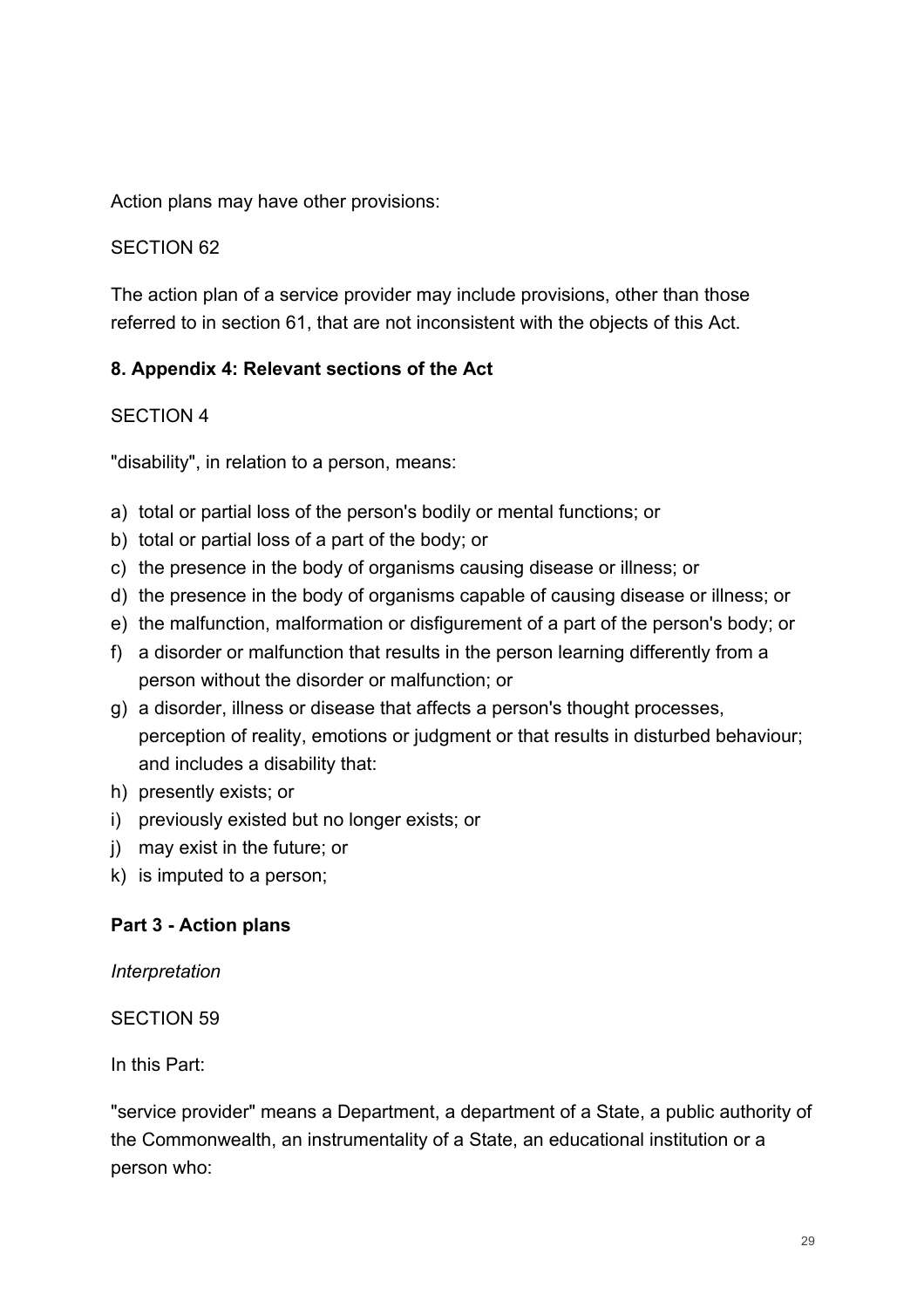- a) provides goods or services; or
- b) makes facilities available; whether for payment or not.

*Action plans*

#### SECTION 60

A service provider may prepare and implement an action plan.

*Provision of action plans*

#### SECTION 61

The action plan of a service provider must include provisions relating to:

- a) the devising of policies and programs to achieve the objects of this Act; and
- b) the communication of these policies and programs to persons within the service provider; and
- c) the review of practices within the service provider with a view to the identification of any discriminatory practices; and
- d) the setting of goals and targets, where these may reasonably be determined against which the success of the plan in achieving the objects of the Act may be assessed; and
- e) the means, other than those referred to in paragraph (d), of evaluating the policies and programs referred to in paragraph (a); and
- f) the appointment of persons within the service provider to implement the provisions referred to in paragraphs (a) to (e) (inclusive).

#### *Action plans may have other provisions*

#### SECTION 62

The action plan of a service provider may include provisions, other than those referred to in section 61, that are not inconsistent with the objects of this Act.

*Amendment of action plans*

#### SECTION 63

A service provider may, at any time, amend its action plan.

*Copy of action plan to be given to Commission*

#### SECTION 64